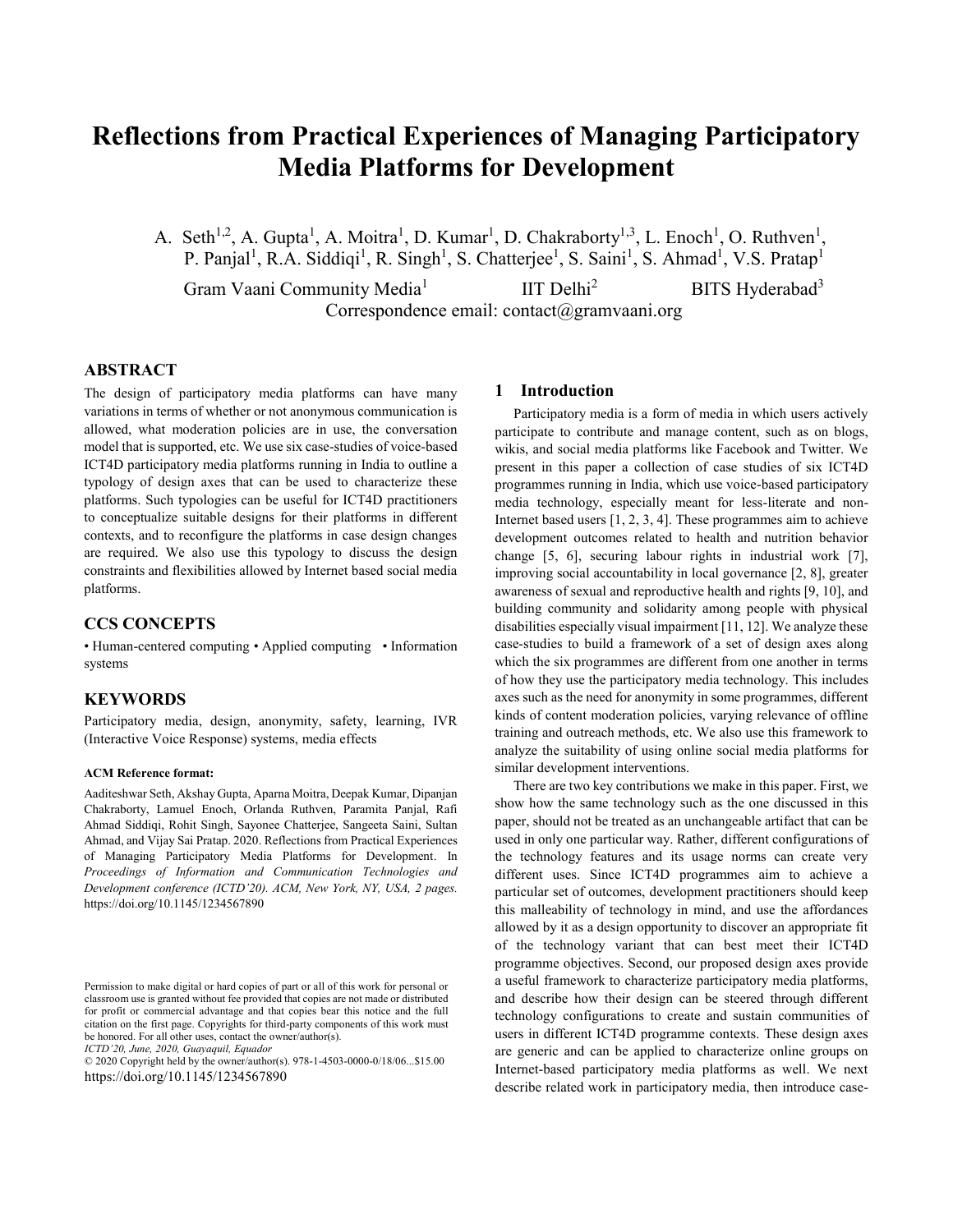studies of the six ICT4D programmes, and use them to develop design axes to characterize participatory media.

### **2 Related Work**

Participatory media can lead to social development through several pathways, such as empowerment of users to report events that might otherwise go unreported on editorially-controlled media [1, 2, 13, 14], build improved understanding of a topic when it is contextualized through participation by other users [15, 16, 17], and arrive at a consensus on contentious issues through discussion and debate [18]. Both modern Internet-based social media platforms, as well as older analog variants like community radio, have documented such impact pathways [19]. Voice-based platforms using IVR (Interactive Voice Response) systems have of late been actively used as well, as a means to approximate both the interactivity of digital social media systems, as well as the use of voice as a lowest common denominator medium that is accessible to less-literate users through ordinary phones not requiring the Internet. Several platforms running over many years have demonstrated the relevance of such systems for question-answering in agriculture [3], grievance redressal in government schemes [2, 8], social and behavior change communication [8, 9, 10], and hyperlocal news and citizen journalism [1, 2]. Our case-studies touch upon many such applications.

Justifications for the impact pathways for participatory media platforms are grounded in several theories about media. Media plays a crucial role in democracies to impose checks and balances on stakeholders vested with decision making powers [20, 21]. Participatory media brings this ability to ordinary people to demand accountability in governance [13, 14], by publicly presenting evidence and asking questions from the administrators. Media also effects voting behavior, as suggested by theories about agenda setting and framing [22], and has been generalized to behaviorchange in health, gender, and other development topics as well [23]. These effects are accelerated through participatory media when messages contributed by other users add greater context to assimilate the learning [1, 15], especially when users are similar to one another. When diverse user groups contribute messages on participatory media platforms, it further brings new and diverse viewpoints and experiences which provide greater completeness in learning [1, 16].

With all these benefits of participatory media, diverse viewpoints can also cause conflict when users are exposed to viewpoints with which they disagree [24, 25]. Participatory media platforms can therefore lead to significant development impact but need to be managed well. We next describe case-studies of the different participatory media ICT4D programmes, and how their design characteristics and management policies shape their impact pathways.

## **2 ICT4D Case Studies**

Our choice of case-studies is obtained through several participatory media platforms run by the social enterprise Gram

Vaani in India, using its Mobile Vaani (MV) technology for IVR systems [1]. This technology allows users to give a missed-call to the MV servers; the calls are returned automatically so that the usage is free of cost to the callers, and allows them to listen to audio messages recorded by others, or record their own message which after a moderation process can be made available for listening to other users. Each platform can be accessed through its own unique phone number and hosts its own content, thereby enabling different ICT4D programmes to use the same underlying technology but customize it for their specific objectives. We next describe several such programmes which are using this technology, and are based upon the impact pathways discussed in the previous section.

## **2.1 Mobile Vaani Clubs**

These are a collection of about twenty district-level platforms operating in rural central India, with an objective to provide a hyperlocal news sharing space that is free of influence by corporate or state or local power holders so that especially voices of marginalized groups can find their way to the platforms [1]. The platforms are also used actively to draw attention of state authorities to unresolved grievances of citizens on government schemes and services, and campaigns to discuss policies and current affairs through which the views and experiences of rural and low-income citizens can be brought forward to policy debates [8]. All the platforms are supported by a large base of volunteers from the local communities, who popularize the platforms and engage with the local authorities to help resolve problems of their communities [26]. Each district has its own platform which is called an MV club, and has its own name and identity. Most clubs also run their own local programmes of particular relevance to their geography, such as on agriculture advisory or career counseling or health awareness, depending upon the specific information needs of their users. User demographics obtained through IVR surveys showed that clubs are mostly male dominated with a tilt of usage towards younger men of the ages of  $20 - 40$ . The clubs have been running successfully for almost seven years.

## **2.2 JEEViKA Mobile Vaani**

This is a platform running in several blocks of the Nalanda district in the state of Bihar, in partnership with the Bihar Rural Livelihood Programme called JEEViKA which operates women SHGs (Self Help Groups) across the state [5]. The platform has a goal to create awareness and behavior change among the SHG households on health and nutrition practices for pregnant mothers and small children. The SHGs are coordinated through an elaborate organizational structure of a cadre of JEEViKA community mobilizers, village level organizations, and cluster federations, which manage the financial book-keeping and mentor the members on various livelihood and income generating activities. This organizational structure is leveraged to promote awareness about the JEEViKA Mobile Vaani IVR platform so that women on their own time can call, listen, and engage in discussions related to the health and nutrition topics. The platform is mostly female dominated, and is especially used by younger SHG members, or daughters of older SHG members, which can be explained through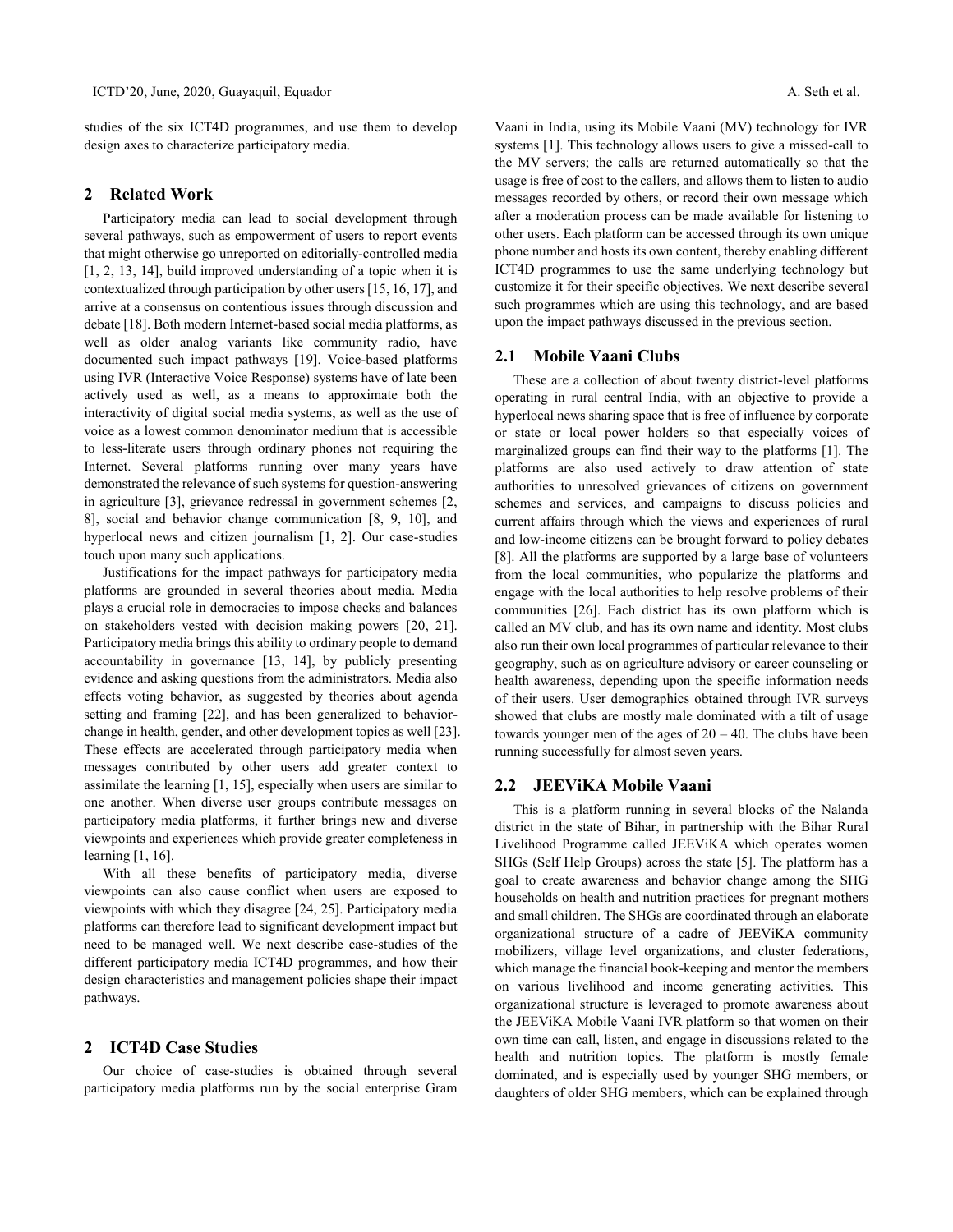a well-documented age-bias in technology use by women [27]. The platform has been operational for two and a half years.

## **2.3 Kahi Ankahi Baatein**

This is a platform run with leadership from the feminist oriented organizations, CREA and Tarshi, with a goal to improve awareness about SRHR (Sexual and Reproductive Health and Rights) among adolescent boys and girls [9]. A popular feature on the platform is a question-answering programme on which young callers ask questions about masturbation, menstruation, contraceptives, love affairs, and sexual insecurity. A few selected questions are answered each week by an SRHR specialist, through an underlying framing of sexual independence and a non-judgmental approach, to impress upon young minds an agenda of gender equality, a right over their own bodies, importance of consent, and a scientific understanding of sexual processes to counter myths and misconceptions [28]. A unique feature of this platform is the absence of an offline connect through volunteers or mobilizers, done specifically so that the usage can remain anonymous, and also so that girls and young boys can be safe from parental pressure in conservative societies where interactions with social workers might be considered objectionable and viewed as attempts to break traditional social norms [29]. The initial traction was built through broadcasts on a network of community radio stations [30], and the platform has since then sustained itself through word-of-mouth publicity. It has been operational for almost five years, gets calls from across the country (in Hindi), and has an even split between male and female users.

## **2.4 TTCU Kural**

TTCU is an all-women trade union active in several districts in the state of Tamil Nadu, especially among workers in textile spinning mills, and represents the workers to resolve grievances related to poor working conditions in factories [31]. The IVR platform facilitates TTCU to collect grievances from their base of members and beyond, and to make the workers aware of their rights and recourse to action in case of violations especially related to sexual harassment, amenities like drinking water and sanitation facilities in factories, unfair dismissal from work, and wage payment issues. TTCU has also responded to domestic problems like alcoholism and domestic violence, building an image for itself as an advocate for women rights in general. The platform was initially popularized by TTCU's field staff and volunteer network, but has now entrenched itself among a large userbase who use it as a helpline to report problems and seek assistance. The usage is mostly female dominated and the platform has been running since almost two years now.

#### **2.5 Saajha Manch**

This is a platform running in the National Capital Region of Delhi, focused on awareness about labour rights in industrial work especially in the garments and automobile industry [7]. Unlike TTCU Kural, Saajha Manch is not anchored to any trade union, and relies on a volunteer model similar to the MV clubs. This is because trade unions in the capital have weakened over many decades. A

prominent reason is increased contractualization of the workforce in short-term employment contracts which leads to a high degree of mobility of the workers who are therefore not able to attach themselves to any one union [32]. The state governments have also tended to side with employers and use force to foil collective bargaining efforts, leading to low success rates for unions [33]. Saajha Manch therefore has directly built a network of volunteers from among the workers themselves, and runs several features related to educating workers on processes to seek redressal. It also connects the workers to a growing network of lawyers and activists who can assist them in filling out forms or filing cases in the labour courts. The platform has been running since two years now, and is mostly male dominated largely due to the nature of the industries in the capital region.

## **2.6 Namma Vaani and Hamari Vaani**

These are platforms in Kannada and Hindi respectively, for physically disabled people to share information with one another [11]. They are run in partnership with the non-profit organization Enable India which facilitates employment and policy advocacy for physically disabled people. The platforms are publicized through workshops by Enable India's nationwide network of partner organizations. A significant component of content on the platform is related to peer-to-peer knowledge sharing where the users help answer questions for one another, recommend job openings, and provide encouragement and solidarity [34]. The Namma Vaani platform has been operational for four years, and the Hamari Vaani platform since almost two years.

#### **3 Design Reflections**

We use the six case-studies listed above to present a framework of several design axes that differentiate the platforms from one another. The underlying technology in all of them is the same, but configured or managed differently for each platform which gives each of them a distinct character, with interesting pros and cons to the choices. Our methodology for arriving at these design axes was through a series of internal discussions among the team members who have been managing these platforms. Since all the platforms have been in deployment for a long time, they have been actively discussed in common meetings and most team members are aware of all the platforms. All the authors of the paper belong to the social enterprise Gram Vaani, and the research methodology therefore is really an internal exercise of reflection through team discussions about the diverse use-cases in which the technology has been used, to glean learning and insights from this collective experience. These conclusions are also supported through interviews and conversations with users and partner, conducted during data collection exercises at different periods of time for different platforms. This is detailed in the Appendix.

A limitation of our analysis is that it is not grounded in any specific theories of technology use, and the team discussions were also not formally documented for subsequent content analysis to arrive at the different design axes. These axes however do represent an internal logic that has evolved through many projects, beyond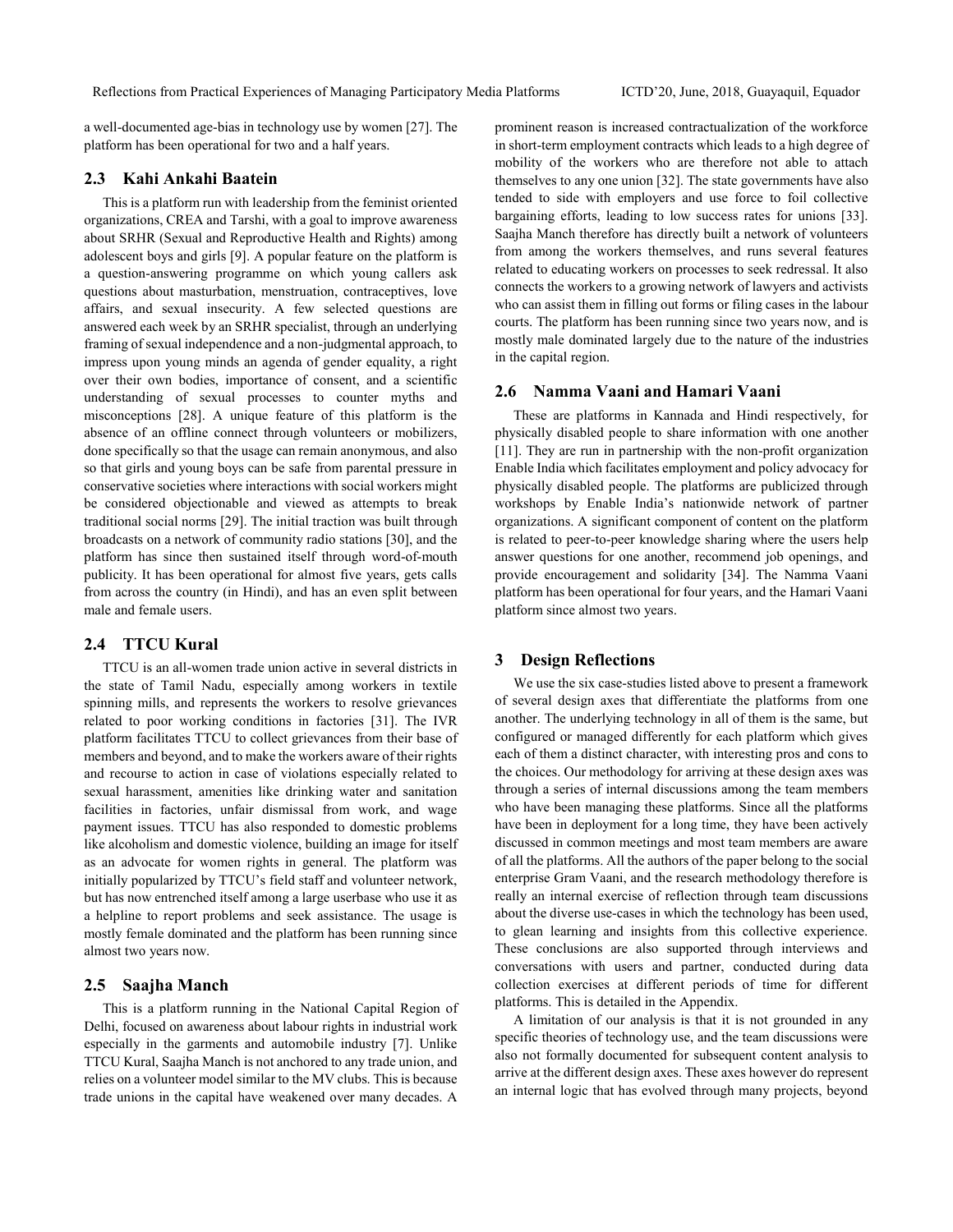the ones listed, and has served to be especially useful at Gram Vaani when conceptualizing new projects. Some of these axes have also been recognized in other literature about the affordances of social media platforms and how users navigate them [75, 83]. We are therefore confident that the rich deployment experience we present here will provide valuable insights to ICT4D researchers and practitioners.

## **3.1 Axis: Group-specific Platform Segregation**

Development interventions are typically aimed at specific demographic segments, and in our context it leads to the question of whether a segregated participatory media platform should be set up for a group, or an existing platform should be expanded to include the group. An example is when interventions are meant specifically for women, such as to create awareness on health and nutrition (HN) practices. The underlying theory of change, based on field research, is that most household decisions about food choices are taken by women, and therefore it is imperative to reach women with the right messaging to influence them and also empower them for better decision making [35]. A low cost approach in our case would be to leverage Mobile Vaani clubs which are already established in many districts, and find ways to expand their usage to female users. The alternative would be to create a new platform exclusively for women users, publicize it, and use it for the singular purpose of HN awareness and behavior change.

We tried both approaches [5]. In two blocks running MV clubs, we ran HN content prominently and tried several pathways to expand the club listenership to women. Our volunteers approached female health workers and attended Village Health and Nutrition Day events to reach the target demography. We appealed to men users to invite their women counterparts to the platform as well. We ran workshops in schools, to reach women via messages carried by their children. We changed our content moderation policy to feature content from women users more prominently. However we were barely able to move the fraction of women users: IVR surveys revealed a steady percentage of about 25-30% women users on the clubs both before and after these efforts, and hardly any content contributions made by them. We in fact saw some engagement by male users on the HN content, talking about their responsibility as husbands and fathers, which may also be a viable change pathway although different from the main envisioned pathway of change through female engagement.

On the alternative method of setting up an exclusively women platform, by riding on the JEEViKA organizational structure of SHGs, we were able to build a strong traction among women and saw active participation by them in campaigns and discussions on various topics including HN, family planning, livelihood, women employment, etc. IVR surveys interestingly revealed that about 25% users were men, from among husbands and youth from the SHG households as well as JEEViKA's field staff, but they only heard the content on a regular basis without making any contributions. This experience of a few men using a primarily women's platform was surprisingly identical to that with the MV clubs where we tried to on-board women on to a predominantly

male platform: In both cases, the platforms seemed to have built an identity as being meant for a particular group, other groups would listen but did not participate by way of contributing content. This observation was also validated by several interviews with users, such as the experience of a male listener about a women's platform:

"*I hear JEEViKA Mobile Vaani, I got to know about it from my wife. It is easy to record but generally only women record content on it, so I don't*." – Male, age 40, Nalanda, Bihar.

It leads us to believe that participatory media platforms tend to get associated with some dominant groups who contribute content. Since this is the content which then gets featured on the platforms, other groups stop feeling comfortable in participating. This results in a negative feedback loop and crystalizes the one-sided identity for the platform. In the context of rural north India where gender identity is quite prevalent, this suggests that separate platforms should be set up for women. Male engagement with content may still be useful to influence men to be more supportive of better HN practices (for example), but this engagement should be sought either on separate platforms, or it may emerge naturally on women platforms when men also listen to the content but do not actively contribute on it. These observations can further be related to two aspects. First, echo chambers are known to arise due to a confirmation bias where users prefer to hear views similar to theirs [36, 37]. In our case, a similar confirmation bias seems to be operating related to group identity. Second, segregated platforms may also provide safety for the users to speak freely and seek support, as known from the concept of safe spaces in offline communities for recovering alcoholics [86].

In the face of strong social inequities like on gender, even concerted efforts to maintain the identity of a platform as gender neutral is not easy. This was our experience with platforms like Kahi Ankahi Baatein, Namma Vaani, and Hamari Vaani, where the platforms were neutral to start with and even now have a balanced listenership as reported by IVR surveys, but over 90% of the content contributions are made by boys and men. Such inequities in participation have also been documented in other voice-based discussion forum platforms [67, 84], and is confirmed by a team member who has had a long association with Kahi Ankahi Baatein:

"*Female participation on Kahi Ankahi Baatein is low partly because of their limited access to phones, and also because it is difficult for girls and women to openly talk about sexuality. The boundaries created by society have always asked women to behave like good women, and KAB's goal is to change this perception of sexuality as a taboo topic, but it will take time and is not easy at all*" – Content manager, Kahi Ankahi Baatein.

Similar group based inequity was noticed on the MV clubs during their earlier years when they got dominated by activists, and upper class and caste users [1, 26, 50]. These users were more skilled to adopt technology and appropriated it for their use, to the extent of even curtailing access for other groups. It took significant effort by the Mobile Vaani team in building a more representative cadre of volunteers from across caste and class lines, along with editorial control of content, to remove the bias.

This success with having used deliberate methods like heavyhanded content moderation to ensure equitable operation on class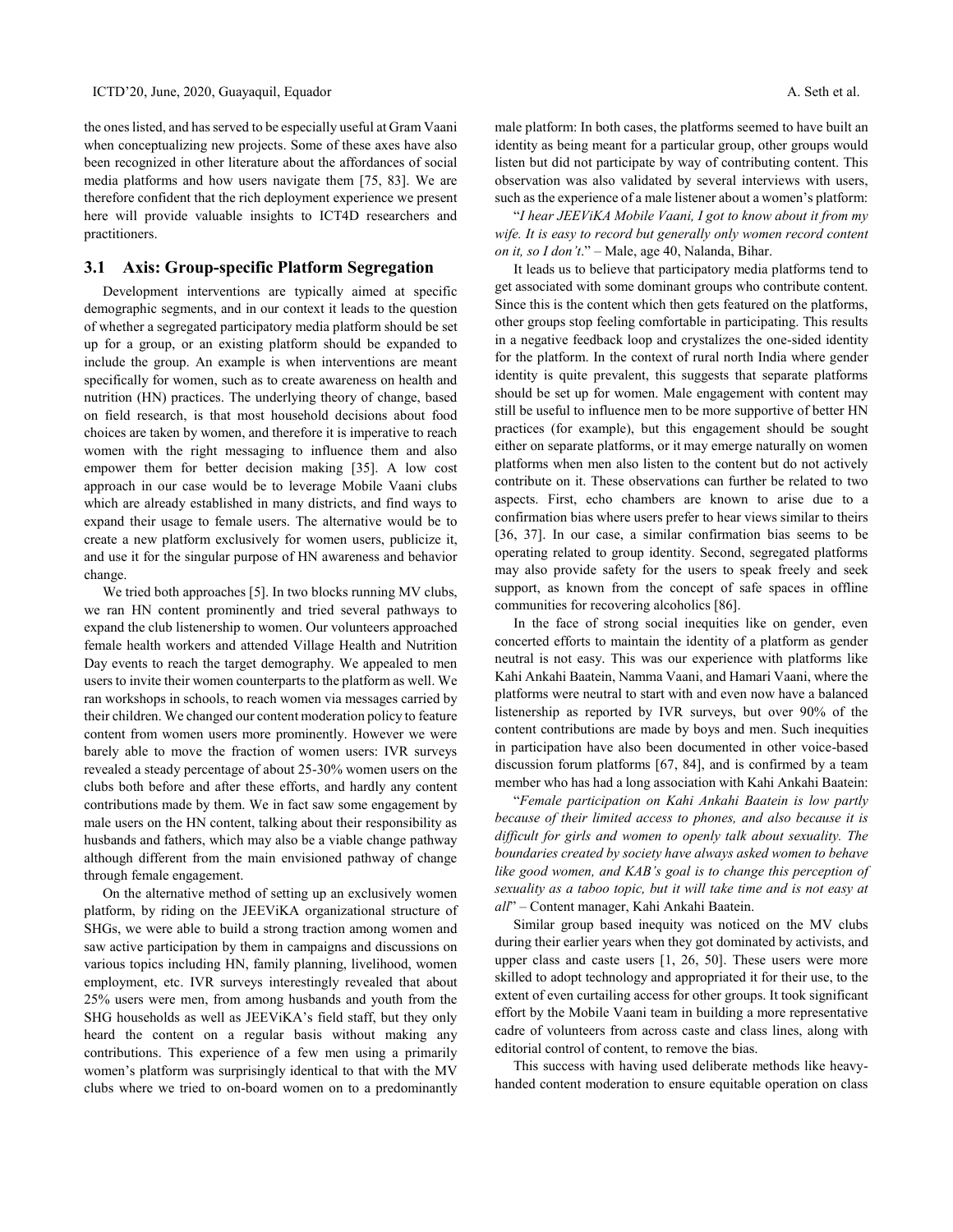and caste lines, contrasted with the failure of using similar methods to have platforms operate equitably on gender lines, highlights the complexity in the design and management of ICT4D interventions. Diversity is known to be normatively useful for effective learning in participatory media environments [15], but in some cases like with gender in the rural North-Indian context, it might be more prudent to maintain gender-based segregation on the platforms.

#### **3.2 Axis: Anonymity**

We mentioned earlier of how the absence of any offline connect in Kahi Ankahi Baatein (KAB) helps build confidence among its users about being anonymous on KAB, and leads to active participation on many taboo topics. The experience on Saajha Manch is similar, albeit through a pseudonymous means to create a safe space on the platform to discuss violations of working conditions. Workers are in a vulnerable position when they report problems about their workplace on public platforms because they could be easily dismissed from work if they are discovered raising complaints. Many factories in fact disallow workers from bringing their phones through which they could take pictures or coordinate tool-downs [38]. The Saajha Manch team therefore evolved a policy for volunteers to report through pseudonyms so that their identity is not revealed when their audio reports are published on the platform. In some cases, voice modulation is also done, or parts of the audio are edited out to ensure safety. This is in contrast to platforms like Facebook where typically real-person identities are used, making workers vulnerable to being tracked down. This was explained by the Saajha Manch volunteers:

"*Saajha Manch allows us to remain faceless. When we press button 3 to record our messages on the IVR, and then button 5 to forward it to company and government officials, our phone number does not come up. In the absence of unions, we do not feel safe to come out in the open for fear of losing our jobs and Saajha Manch helps us to become faceless rebels. We cannot use Facebook because our photo comes up and we can be targeted in the future*" – Statements by Saajha Manch volunteers in group meetings, Gurgaon.

TTCU's experience with collection of grievances is similar. They did not receive as many grievances through their network of volunteers as they do now through the IVR. TTCU evolved a policy to not publish grievances on the IVR platform. The women workers are therefore confident that they can convey their problems to TTCU through an invisible means, they need not risk being seen speaking to a TTCU volunteer or their names becoming known on the IVR. The grievances in fact are re-recorded by the TTCU team without revealing the name of the complainant and published on the IVR, to put pressure on the factory about complaints having been received against them.

"*What they cannot openly say for fear of losing their jobs, they say here. These are first hand reports of what goes on inside the factories. And they reflect everyday abuse and hardship*." – President, TTCU [31].

It seems therefore that for platforms where disclosure of user identity can be unsafe, anonymous or pseudonymous means or other identity concealment methods should be used. In the MV

clubs, by comparison, the norm is to make non-anonymous complaints because these often tend to be grievances related to government schemes and services to which the people are rightfully entitled and any backlash is unlikely. The offline connect via volunteers also gives confidence to the people that the platforms are run by people known to them directly or via other friends, and this empowers them further to raise their voices without any fear of personal safety concerns [26]. Furthermore, many years of field presence and success in improving the delivery of government schemes and services has built credibility for the MV clubs among the local communities [1], as conveyed by a user from the Madhubani district in Bihar:

"*For many years, ration shops would not give us complete provisions and they would ignore our complaints. When we got to know about Mobile Vaani, it gave us the courage to take this further. Their reporters recorded my interview and forwarded it to the officials. They dealt with the senior officials directly and supported our cause. This is why we trust Mobile Vaani because we know that their reporters will stay with us and support us in case anything happens*" – Female user, age 40, from a Mahadalit (one of the lowest castes) community in Madhubani in Bihar.

In conclusion, the extent or form of anonymity is an important design decision for participatory media platforms.

#### **3.3 Axis: Learning Through Participatory Media**

The basic functionality provided by the MV technology to allow users to listen and record audio content, is used to create participatory content formats for learning.

One such format is question-answering. Kahi Ankahi Baatein and Saajha Manch both run a question-answering feature, wherein users can record questions, and these questions are then answered either by using some audio snippets recorded earlier for similar questions, or by putting them up to an expert. Namma Vaani and Hamari Vaani have instead pioneered a peer-to-peer based question answering mechanism, wherein the users themselves help answer questions put up by other users. Both methods have their pros and cons: expert-based answers are expected to be more authoritative, while peer-based answers may be more contextually relevant and easily actionable, as also documented in other studies [39]. The common element in both these methods however is that the questions and answers are published on the IVR platforms so that all the users can benefit from the information. Since the questions emerge from the users themselves, they tend to be of real concern and reflect felt needs, thereby illustrating the importance of a participatory medium for knowledge sharing as compared to a topdown setup where knowledge banks or databases are built and queried. The contextual relevance of participatory media is confirmed by a Gram Vaani staff:

"*Agriculture depends heavily on the local context: The soil, climate, amount of water, type of pesticide, etc changes from area to area and this is why the government has set up KVKs (Krishi Vigyan Kendras) in each district. Farmers acknowledge that the information provided by their local KVKs is more useful than random information they get on the Internet, but they are not always able to attend the KVK camps. Questions received on*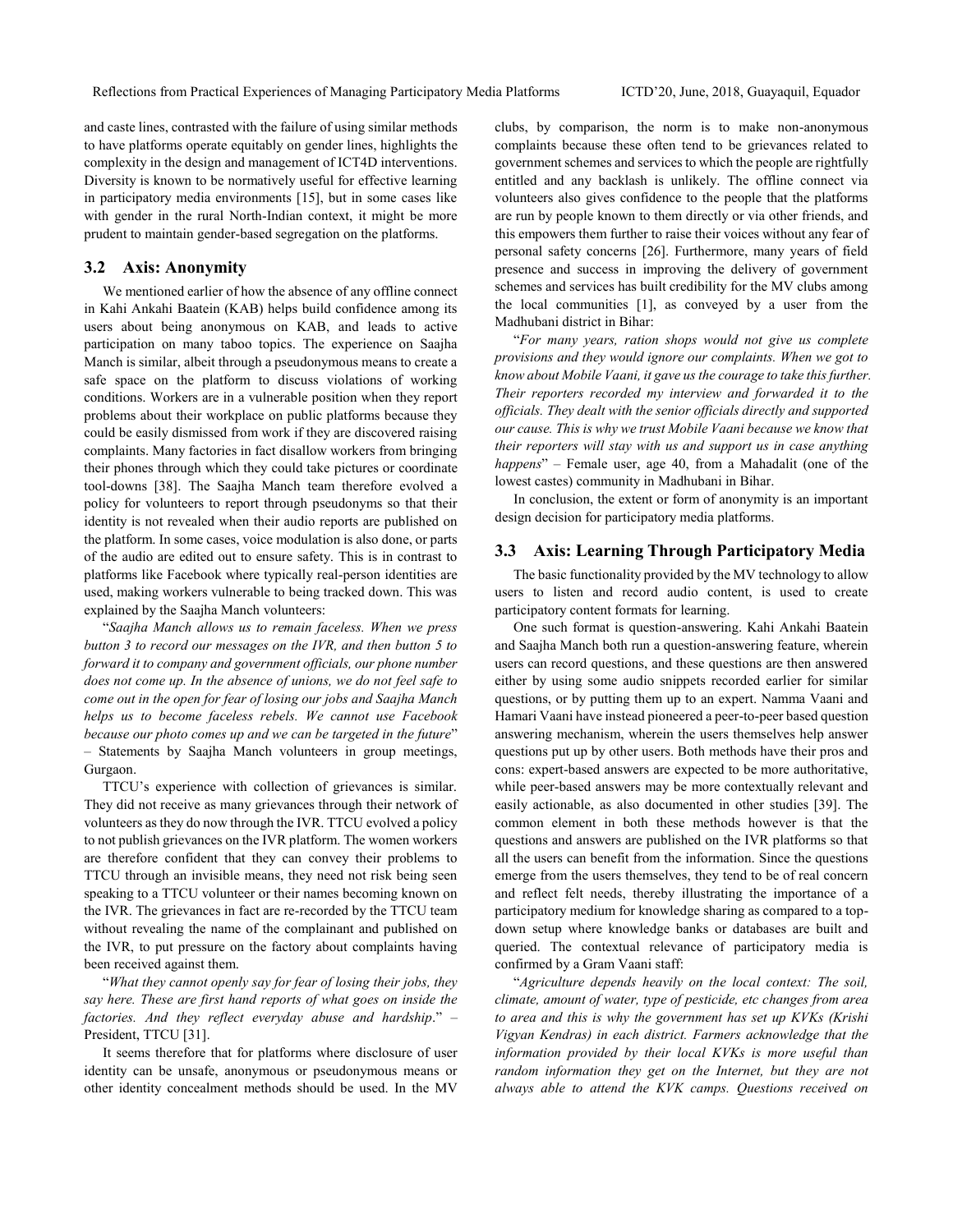## *Mobile Vaani and answered by the local KVK scientists is able to bridge this gap*." – Community manager of the MV clubs.

Another format for learning is discussion oriented, to engage users as active participants on a given topic rather than as passive recipients of information. In JEEViKA Mobile Vaani, audio dramas are developed by the project team as a series of short 3-4 minute episodes in an education-entertainment format. Much like a soap opera, the series typically involve a story set in a similar context as the target users, narrated in a dramatized format, but framed to convey some underlying development messages to the listeners. Anchored to each episode, a few questions are then put up to the users about their views on the protagonists in the drama series, any similar experiences which they would like to share with other listeners, questions and dilemmas thrown up by the story, etc. Users then respond to these questions and contribute interesting thoughts that both contextualize the story even more strongly and add to its completeness by drawing upon diverse experiences of the users [40], leading to effective learning through discussion and engagement.

A similar discussion format is also used in the MV clubs for learning on policies and current affairs, but instead of intensive efforts to produce a drama series, a simple narrative is used to describe the policy or event, followed by questions put up to the users [41]. Offline interviews are also conducted by the volunteers using these questions to bring more detail to the topic by talking to different stakeholders.

Participatory media platforms can therefore be used to create different kinds of participation through different content formats, which can impact the efficacy of learning outcomes. It is an open question though about which content format is best suited for which purpose. Typically, expert-based question-answering has been used for topics like agriculture or labour laws where specific actions need to be recommended to the users for specific issues, dramacentered discussions are used for topics related to social norms like early marriage or domestic violence or gender issues for which discussions are otherwise hard to organize through in-person workshops, and direct narrative based discussions are used for fast moving and debatable topics which are already active in the mass media. In practice, budgets and project timelines also play a significant role in decision making about content formats. A rich area for future research is to compare in a controlled manner the relative efficacy to use different formats for learning different topics.

### **3.4 Axis: Mobilization Pathways**

ICT4D programmes often need to run offline interventions to drive usage of their technology. A common reason is when the intended users are limited in their skills to use the technology [42]. In most of the case-studies barring Saajha Manch and Kahi Ankahi Baatein, the target users did not have much prior experience with IVR systems. In fact, special digital literacy modules had to be created for JEEViKA Mobile Vaani to even teach women basic operations like dialing numbers on mobile phones [5]. In such cases, offline mechanisms are practically a necessity to train users and demonstrate to them how the system works. Remotely guiding

users through audio messages played on automated phone calls, or even personalized manual calls, are known to not be as effective [70]. Even to deal with skepticism that giving a missed-call and picking up the returned call will not result in any charges on their mobile phone bills, can require personal assurance. Such challenges were expressed by JEEViKA community mobilizers:

"*JEEViKA Mobile Vaani has improved the situation a lot. At least 3 women from our group have learned how to dial phone numbers. Many women now even remember their own phone numbers. However it is not easy to teach them. Telling them just once is not enough. We first have to teach them how to use the system, what can they hear on it, how to change the content, how to record… we have to remind them again and again*" – JEEViKA community mobilizer (female).

This need for offline training can also have implications on the choice of content formats. Often when initiating platforms for users not adept with technology, most content needs to be developed externally since good quality content is not contributed by the users themselves. Interviews of users conducted by the volunteers and offline teams are used to supplement this externally developed content with community voices to give the platforms a more participatory media feel. It is only after an improved capability of the users to use the technology, especially to record content, be it to ask questions or participate in discussions, that the platforms became truly participatory [5].

Another reason to use offline mechanisms is simply to build an outreach to the intended users, who in the absence of any other media channels need to be told about the system through in-person meet-ups [1, 26]. For example, in the geographies of operation of the MV clubs, TV penetration is less than 25%, and newspaper and radio penetration is even lower, ruling out the possibility of using these media to build an outreach for the IVR platforms. Effective strategies are therefore needed to build offline mechanisms that are low-cost and can scale-up fast. This is not without its own complexities though. Being able to leverage existing offline structures like the JEEViKA SHGs was instrumental to reach women in a targeted manner, but also needed a government partnership which can be hard to obtain. The MV clubs by contrast developed a cadre of volunteers from the local communities, but it took several years of careful work to develop incentive structures for the volunteers to remain excited about their work with the clubs. More than financial incentives, the volunteers were motivated for reasons like aspirations for their own professional development by working for the clubs, a desire to make socially meaningful contributions to their communities, and enjoying solidarity with their peer volunteers to pursue common goals [26].

"*I always wanted to connect with the people and raise their concerns. Mobile Vaani gave me a lot information and helped me build my skills as a reporter. I was able to interview many leaders when they came to Jamui, including the Chief Minister of Bihar, the Sugarcane minister, and the Member of Parliament here. Due to all this, I was able to network with government officials and managed to build a community library, water tank, and bring drinking water pipes to my villages. I am a teacher and I am also able to use Mobile Vaani to guide my students. I will stay with*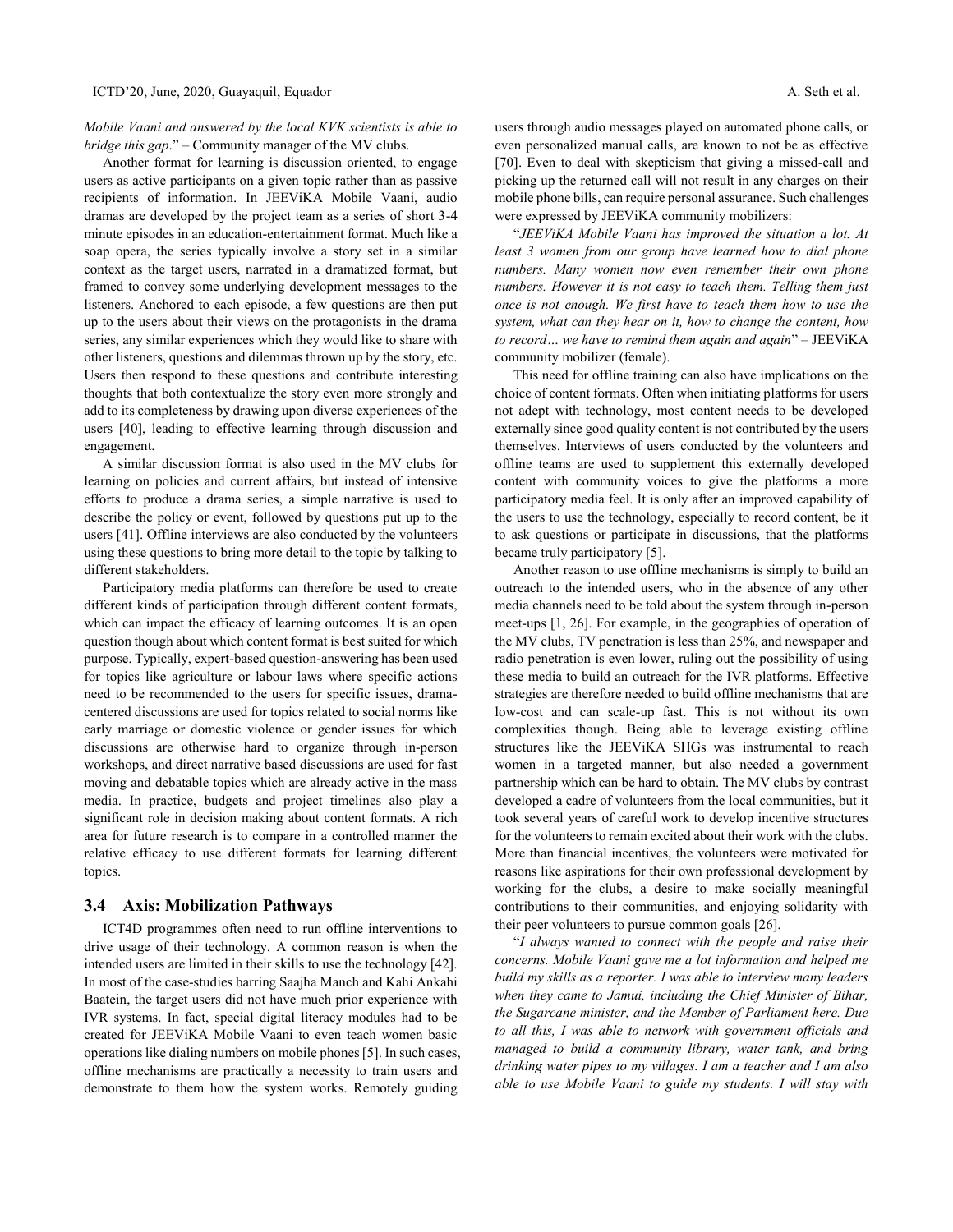*Mobile Vaani always because it helps me raise community voices*." – Male volunteer, age 35, Jamui in Bihar.

The MV clubs have been operating with minimal supervision and monitoring since many years now.

Saajha Manch however presented new challenges to offline mobilization to build an outreach among industrial workers. These workers are extremely busy, having to work long shifts at least six days a week, leaving only a few options when they can be approached: Either during the morning hours when they are rushing to work the project teams stand on the streets and distribute pamphlets, or on Sundays to meet them in residential areas when they sit at tea shops or other market places [43]. Additionally, the Saajha Manch volunteers being workers themselves are cautious of not being seen as engaging in any significant mobilization activities, for fear of the news traveling to their employers who could dismiss them from work [38]. Additionally, being migrants from different parts of the country, the urban worker colonies in which they reside tend to have much less community bonding than in rural areas [44].

As a workaround to offline mobilization, several initiatives have experimented with viral means to create outreach. The Polly platform morphed voice recordings by the callers to make them sound funny and then allowed the callers to forward the recordings to their friends, thereby adding new users [68]. The Learn2Earn platform gave mobile-money credit as a financial incentive to users to invite their friends to the platform [69]. These experiments demonstrated rapid uptake but were limited in the demographic of users who participated, since the IVR features were complex and only younger people were able to use them effectively. We have run similar experiments on the MV clubs. Features to forward content to other users are actively used, but do not translate to these new users as becoming active users themselves unless the interactions are repeated. Financial incentives were also given through mobile-money credit for successful referrals but this was misused by many users [1].

The discovery of appropriate mobilization pathways is therefore a complex problem, be it offline or through technology based virality mechanisms, to align incentives for the users and intermediaries, improve targeting to reach the intended userbase, and build mechanisms for capacity building of users. We want to add that as digitization improves and more users come online, similar questions will arise with discovering suitable online mobilization pathways and understand how they interact with other design elements.

### **3.5 Axis: Content Moderation**

Recent events about hate speech and fake news on Internetbased social media platforms [45, 46], and algorithmic biases in content ranking in news feeds [47], has brought significant attention to content moderation methods. Audio content on the MV IVR is moderated through a web-based content management system which allows a team of content moderators to review the content recorded by users, and accept or reject it from publication [1]. The moderators can also download and edit the content to improve its audio quality, add transcripts and tags to the content, and control its ranking on the IVR. All the platforms discussed in this paper have evolved their own content moderation policies.

Content moderation serves an important role of signaling to the users about what is permitted or not, and thereby shapes the usage norms of participatory media platforms [48]. We believe that these norms are critical to prevent misuse. The MV clubs, for example, have been operational since more than seven years but have not had any incidents of hate speech or fake news. What is more interesting though is that on average only 0.5% of rejected contributions on the club platforms are rejected due to objectionable content, showing that users hardly even attempt to misuse the platforms. The bulk of rejections happen due to unpreparedness in recording wellarticulated content, for which offline training or manual phone calls are made (time permitting) to guide the users to record better content.

Misuse does occur in several other ways, such as a case when a female volunteer experienced cyber bullying, and copyright violations such as recording of news reports verbatim from articles published in newspapers. Sometimes these recordings are not caught by the moderators and get published on the IVR, but are taken down after some users or volunteers report the mistake. In one exceptional case, threatening recordings were made by a user against the moderators who had rejected some of his contributions, and the MV team took stern action and filed a police report against this behavior. In general however, hate speech or angry voices against other users have been extremely rare, and even discussions on contentious topics have taken place in a measured tone of respect and decency. This leads us to believe that in contrast to Internetbased social media platforms that allow unmoderated posting and resort to subsequent algorithmic policing and community reporting methods, the MV clubs have prevented misuse by establishing a precedent of respectful use of the platforms from the very beginning. The volunteers and users are passionate about preserving this ethos and vociferously protest if objectionable content sometimes slips by the moderators. Misuse is rare even in Saajha Manch and Kahi Ankahi Baatein which allow anonymous postings, and strengthens our belief that usage norms and loyalty towards the platform are critical factors for responsible use even when flexible affordances are allowed by the platforms [76].

Volunteers in the MV clubs have also demanded direct control over the moderation process:

"*We do not understand the moderation process very well because it happens in Ranchi. We do not like it when the moderators sometimes say our names and places incorrectly, or publish the wrong news that somebody may have recorded after just seeing it on Whatsapp. This happens because the moderators do not know the geography very well. We would like them to consult us and want to have our own control over the moderation of items for our respective clubs*." – Statements by MV club volunteers during a training workshop in Bihar.

We recently released a distributed moderation setup so that they can moderate the content of their clubs on their own, try to arrive at a consensus on contentious content, and only refer content to the moderators if they cannot resolve it locally.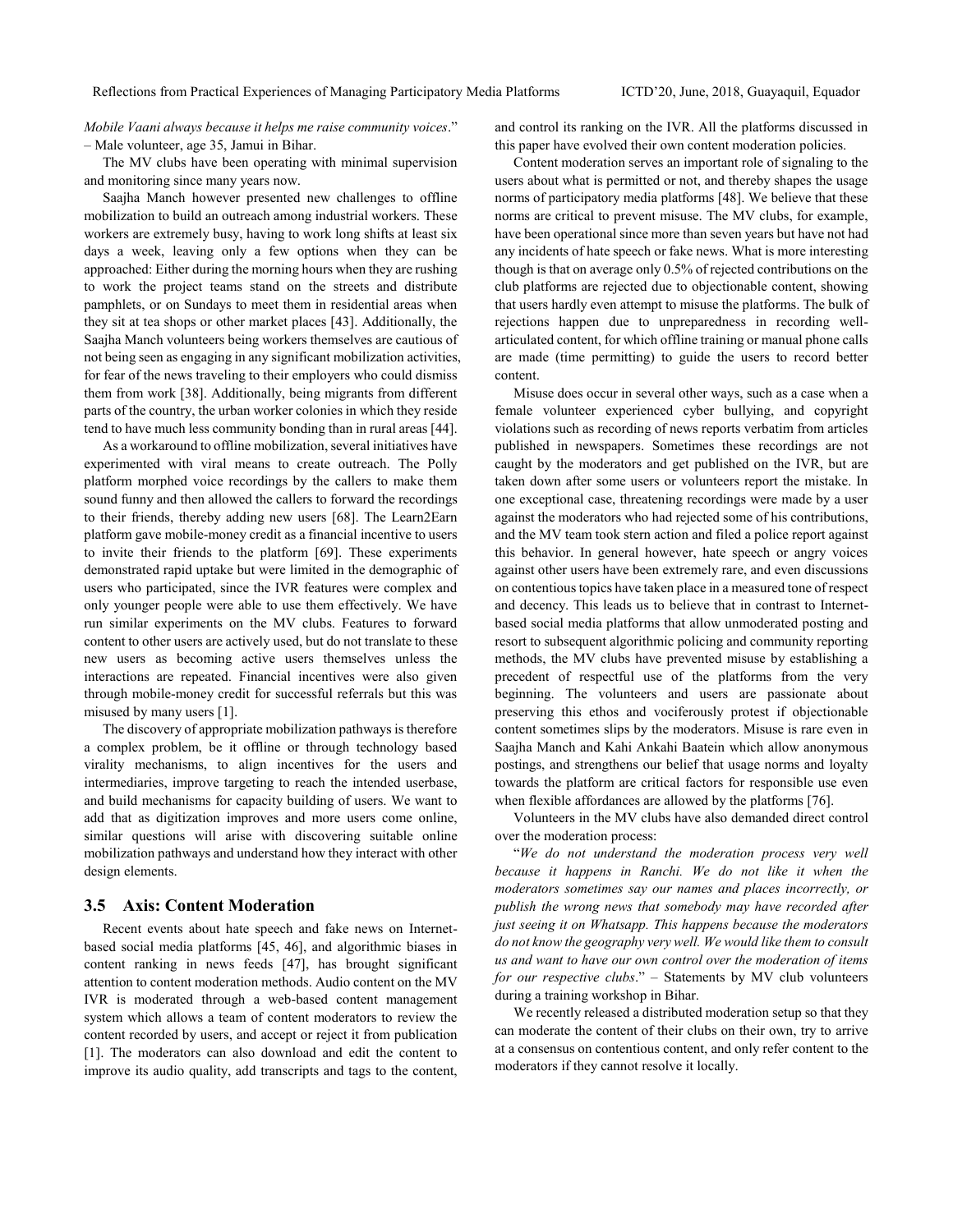The MV clubs have followed a liberal moderation policy in general to allow as many voices as possible, and filter based chiefly on concerns about audio quality and the tone of the message. According to the theory of learning on participatory media, the club volunteers seek to bring completeness in coverage of topics under discussion on the platform by proactively soliciting contributions from diverse stakeholders to build a more comprehensive coverage. Ideological adherence to a particular viewpoint has been consciously avoided, and even polarizing topics like the demonetization event of November 2016 [49] or the use of Aadhaar (unique identification system) for welfare schemes despite numerous issues [50], have been discussed openly on the platforms. For example, MV volunteers say:

"*Mobile Vaani encourages users to record their own views. In the recent campaign on the use of Aadhaar biometrics for food rations, we got many different stories which helped us understand both its advantages and disadvantages. People also shared how to resolve these problems and since then we have helped many people to get their Aadhaar details corrected, and also complained about several ration shop owners who denied ration to people when their biometrics failed*." – Male volunteer, age 50, Madhubani in Bihar.

Platforms like Saajha Manch and Kahi Ankahi Baatein have evolved a more agenda-driven editorial policy, grounded in proworker and feminist framings respectively. They rarely receive messages with other framings and illustrate that once usage norms are established for participatory media platforms, they are subsequently hard to break. This also highlights that careful management of editorial policies is needed especially during the initial stages of a platform to establish appropriate precedents [1, 50].

In addition to acceptance and rejection, ranking of content on the IVRs is another task of content moderation. Most platforms follow simple rules to rank content based on their quality, and prioritize content which is more detailed and informative, brings a new viewpoint, and the audio recording quality is good [1]. Inputs about content quality can also be sourced from the community, as seen in experiments on community radio [70] and other voicebased forums [71]. Careful list construction is also done for discussions, so that the collection of content in a list of items about the discussion topic is diverse and touches upon different aspects, rather than have multiple similar items in the list. We are also building an algorithm which can generate such lists automatically to guarantee interesting properties like short-term diversity and long-term fairness on a given topic [51].

Content moderation policies can thus build different usage norms on different participatory media platforms, and need to be designed carefully based on the specific development objectives that a platform intends to fulfil. This also raises a question about whether these objectives match what the target users want from the programme, and leads us to the next design axis about the positioning of the platform.

#### **3.6 Axis: Positioning**

Several frameworks are prevalent in the development sector to conceptualize the design and objectives of development programmes. The rights-based perspective asks if people are being denied some basic rights, such as access to services which are meant to be universal, and advocates to formulate development programmes which can ensure that such rights are met [52]. The capabilities-approach examines whether people have the resources to utilize opportunities for their development, and considers the lack of such resources as a curtailment of freedom [53]. The needsbased approach is less normative than the earlier two approaches, and examines what felt needs of people are unmet, for which suitable interventions can be designed [54]. The aspirations-based approach similarly understands the aspirations of people and what factors impede them from realizing these aspirations, then suggests to design interventions that can help people overcome these impediments and meet their aspirations [55].

Saajha Manch and TTCU Kural seem to be clearly grounded in a rights-based perspective, both in terms of how the users perceive the platforms and also how the project teams define the programme objectives. Namma Vaani and Hamari Vaani appear to strongly support an aspirational perspective –platform usage by visually impaired people to find jobs and grow in their career, is similar to narratives about the use of computers by physically disabled people [77]. The MV clubs provide a range of services centered within different framings, such as a rights-based perspective to ensure grievance redressal in the delivery of government schemes, but a needs-based perspective on providing hyperlocal news which is not available otherwise, and an aspirations-based perspective through features like career counseling for youth. JEEViKA Mobile Vaani has a top-down agenda centered in an overarching capabilitiesapproach to remove impediments for rural poor families to lead healthy lives, but like the MV clubs it also encompasses other framings, such as a needs-based positioning to guide mothers with awareness about better nutritious practices for themselves and their children, and a rights-based positioning to address inequitable gender norms and weaknesses in the delivery of government services related to mother and child nutrition.

How is the design of a participatory media platform affected by its development oriented framing? Internal conversations among our team brought several insights. Being less normative and topdown, a needs-based and an aspirations-based framing are generally easier to build user traction since needs and aspirations are recognized by the target users and thereby they are able to directly see the benefit from the platforms. Both Namma Vaani and Hamari Vaani showed some of the fastest growth rates among all the platforms. The experience with hyperlocal news and career counseling on the MV clubs has been similar, these were easier to explain to the users and led to rapid uptake since users could directly see a benefit. Even JEEViKA Mobile Vaani was similarly quicker to catch-on in families where somebody was pregnant or had small children, than among other women users, showing that self-selection due to felt needs or aspirations can facilitate quick adoption [5].

A rights-based positioning such as with Saajha Manch or TTCU Kural was slower to build, partly in these cases because of challenges with mobilization but partly also because demonstrating their value takes longer. Successful impact stories are invaluable to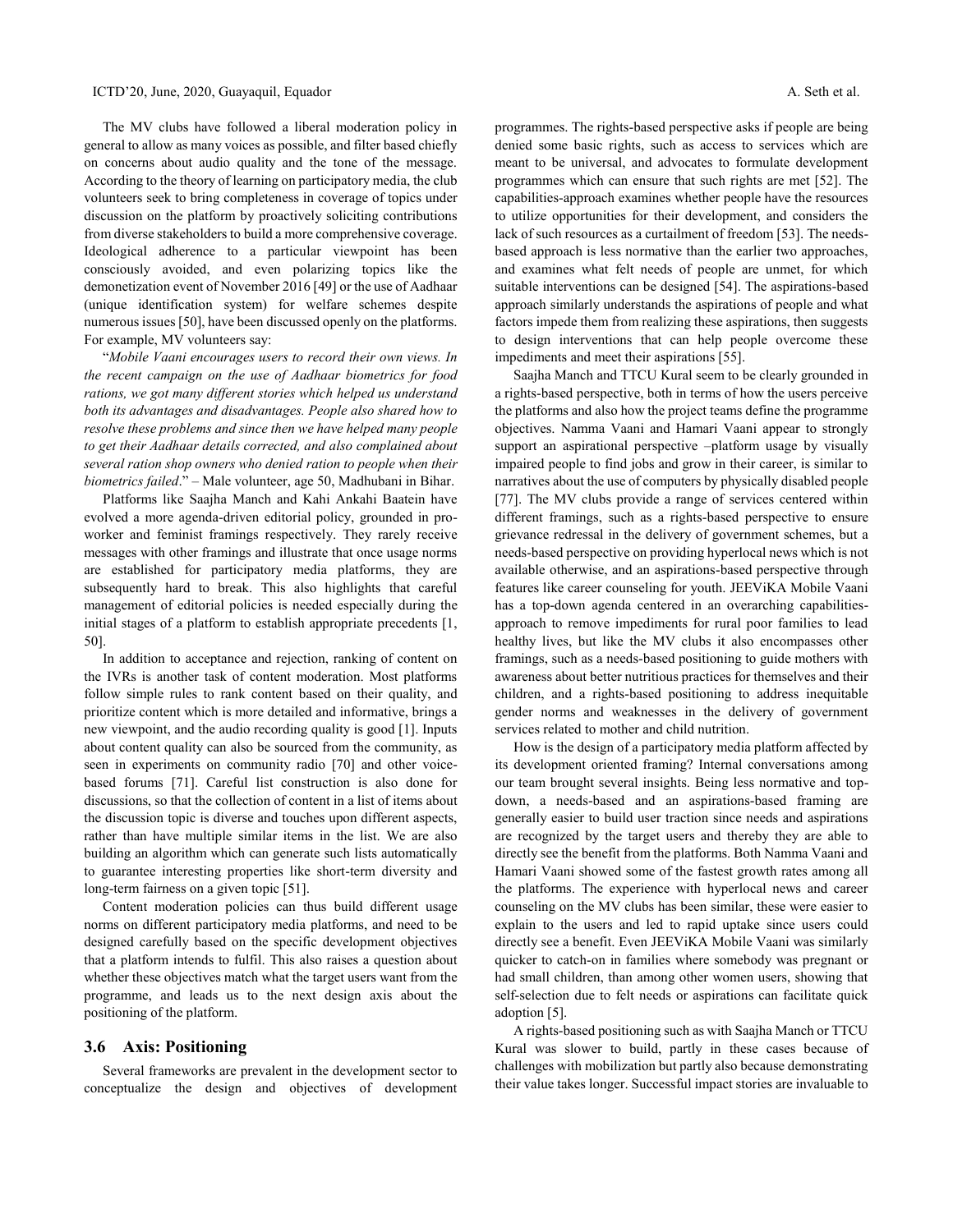build credibility of the platforms and to convince users of how the platforms can empower them, especially in a historical context where rights of marginalized groups have been extensively violated.

The rights-based approach of Kahi Ankahi Baatein is interesting in this light, because it does not commit to bringing any change for the users, rather it is even perceived as a fun and entertaining space to listen to anecdotes and curiosities of other adolescents. However, the framing of the content is done cleverly, much like with education-entertainment programmes, to convey an underlying message and produce media effects in a fun manner [10]. TTCU Kural has developed a similar comedy feature of a quirky advocate who fights cases in the labour court.

This experience suggests that practitioners can be strategic in the positioning they define for participatory media platforms. During initial stages, to build quick traction, they can run content features on topics that the target users need or aspire for, even if these features do not directly align with the development goals of the intervention. Features that are harder to operationalize, like securing grievance redressal, can be initiated slowly, or in a lighter manner such as through entertainment. Such a graded progression may also help with slowly building the technology usage capability of the users, as discussed earlier, to start with simple content formats that do not require extensive participation from users to contribute content. A caveat however is that some features may appeal more to certain user segments than others, and therefore a careful consideration and monitoring of the user demographics should be done to ensure that going somewhat off-domain in the content features does not end up being too wasteful by involving non-target user groups.

The MV clubs partly due to their long existence have adopted such a strategy. When the initial usage only for grievance redressal was diversified to entertainment and discussions on social norms, users appreciated the change and the userbase grew rapidly. Later when hyperlocal news was introduced as a regular feature, it led to a high churn in content, and users started calling multiple times a day to get the latest news. Grievance redressal sustained itself as a constant element, and features for career counseling and agriculture advisory helped build outreach to specific user-segments like college youth and farmers respectively.

It is interesting to note that this strategy to pull diverse audience into building a liking for content features that they may not have been interested to begin with, worked well on IVR platforms because the IVR provided limited navigation and search abilities for the callers to choose to listen to content of their own liking. All callers got to listen to the same content as what was chosen by the project team. As digitization deepens and more users come online, their ability to choose topics increases, both across different apps and content within an app, which makes it harder to influence users to engage on new topics. A similar phenomenon has been documented with television viewing practices when cable channels were introduced: Engagement of users with news and political shows was higher when their choice was limited, and reduced with the arrival of cable TV [72].

#### **4 Discussion**

We have described so far a framework of six design axes that can be used to understand the differences between various participatory media platforms presented in this paper. A summary table is presented in the Appendix. We next discuss two applications of this framework.

#### **4.1 Suitability of Online Social Media Platforms**

Social media platforms like Facebook, Twitter, Reddit, and Whatsapp provide tools similar to the MV IVR system to set up online communities where users can participate to create and share content. As more and more users come online in developing regions and join these platforms, they may present a viable alternative to run participatory media interventions for development [57, 58]. We therefore try to understand if the analysis framework we have presented can be applied to them to understand their suitability for different kinds of interventions.

Social media platforms seem to differ mostly on their support for anonymity, moderation, and mobilization. We first discuss anonymity. The typical usage for all the four online social media platforms listed above is for users to maintain a single identity, which is often their real identity, and join different groups or communities through that same identity. This will clearly hinder their participation in groups like Kahi Ankahi Baatein or Saajha Manch where users do not want to reveal their true identity, and hence they would need to create alternate identities to participate in these groups. Maintaining multiple identities is possible on social media platforms, such as via throwaway accounts [79] or the use of intermediaries to anonymize posts [80], but this comes with greater complexity or the need for user expertise. Whatsapp additionally provides anonymity beyond the first group of users to whom a sender would have shared a message, since forwarded messages are untraceable to the source, but it still requires senders to trust their immediate neighbours. An alternative to create safe spaces is through group-specific segregation which is supported on common social media platforms. Closed Facebook groups where people can express themselves freely, have been documented for breast cancer [78] and feminism [85], for instance, and draws its tradition from the concept of safe spaces in offline communities for recovering alcoholics [86].

Coming to moderation, different approaches exist on different social media platforms, Reddit coming the closest to MV in terms of its moderation capabilities [59, 82]. Other platforms are either unmoderated, or allow very coarse moderation like to disallow postings by all non-admin users. It is therefore unlikely that the shaping of usage norms through moderation policies as was done on different MV platforms, can be easily replicated here.

Perhaps the main advantage that online social media platforms bring is that they are popular destinations visited regularly by many users, and therefore multiple mobilization methods can be used to publicize new communities to the users. Common methods include paid advertising targeted at the intended user groups, postings in other groups that the target users are likely to visit, and diffusion into the social network neighbourhood via a seed set of target users. An explicit need for user training is also minimized because many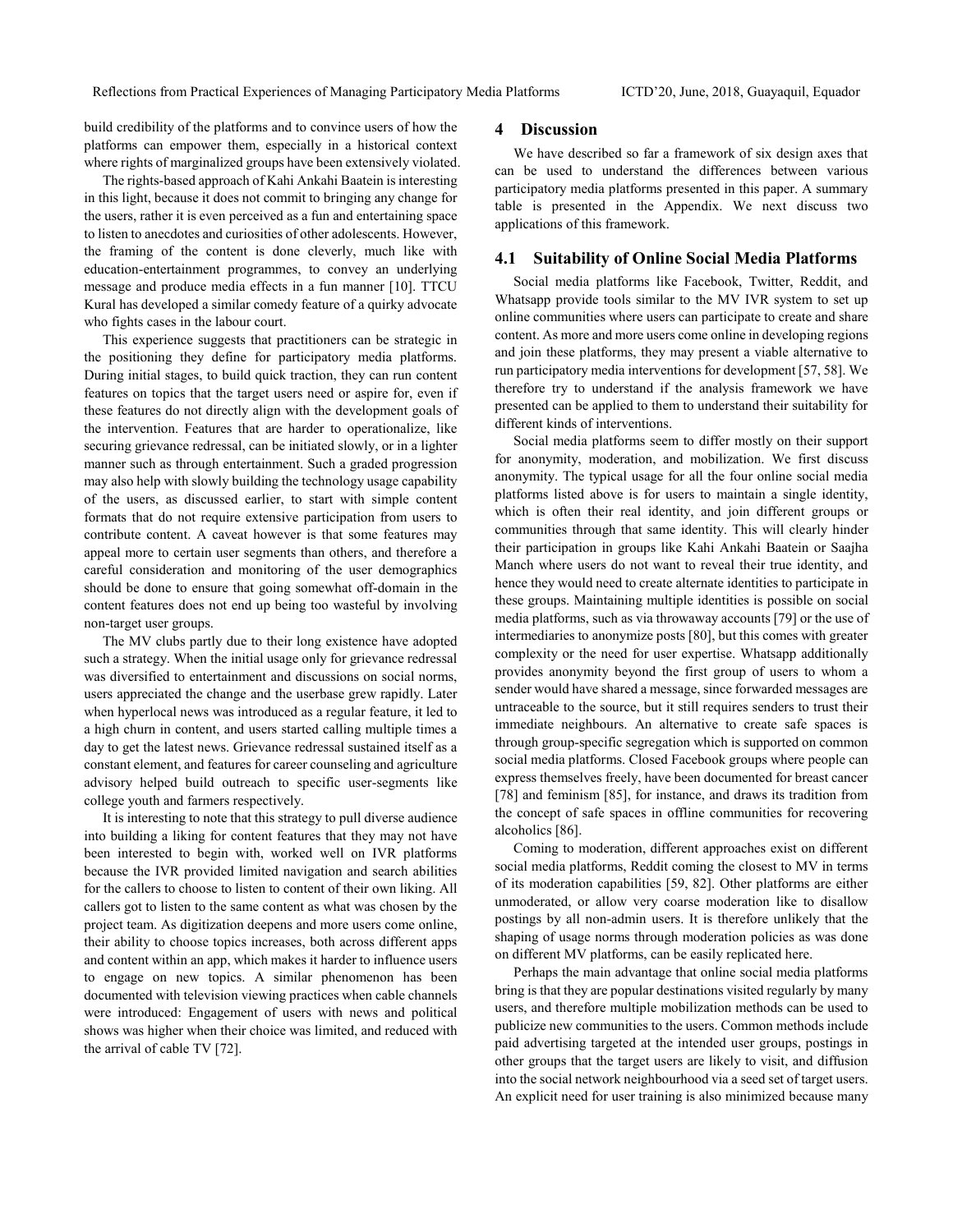users are likely to have been participating on the same platform for other reasons, and would be familiar with the technological features. Offline mobilization cannot however be avoided for users who are not on these social media platforms as yet, for reasons like the digital divide, unaffordability of the Internet and Internetaccessible devices, or other reasons for non-use like no significant perceived value from participation [42].

We conclude therefore that online social media platforms can be used for participatory media based ICT4D interventions in cases where anonymity is not a concern or can be easily managed, moderation can be absent or coarsely defined, and the target users are already using the social media platforms.

We however believe that out of these three factors, the moderation capability of a participatory media platform is particularly important. This is because even if a platform meets all other requirements, objectionable content or violation of the usage norms can vitiate the environment on the platform. This can impact the ideal conditions under which users are comfortable to participate on the platform, and thereby affect the desired outcomes from their participation. Elsewhere we have described these ideal conditions under which outcomes such as learning and agency come about on participatory media platforms [56]: Users should find the content to be relevant, they should trust the editorial moderation processes, it should be possible to express different viewpoints freely, and multiple stakeholders should engage on the platforms. Habermas' theory of communicative action was used to explain why such ideal speech conditions are necessary to lead to the desired outcomes. Learning and agency can be compromised if distasteful conflicts occur on the platforms and users react by disengaging or silencing themselves [73, 74].

## **4.3 Steering ICT4D Interventions**

We have shown through case-studies that the same MV IVR technology was used in different ways in different programmes, by changing its usage patterns. This malleability of technology, or the affordances it allows to define different types of instantiations, is not unique to the participatory media technology we have discussed in the paper [60]. This poses both an opportunity as well as a challenge for ICT4D practitioners. On the one hand, it implies that a technology designed once can be reused in many ways, on the other hand it means that each context may demand a reconfiguration which may not be obvious and will need to be discovered possibly through experimentation.

Throughout our work in the development space, we have however noticed that practitioners often miss to embrace this malleability of technology and the complexity needed to steer it. They sometimes forget that technology deployed in a certain context may not work as a silver bullet for change in another context [61] and may not lead to predictable outcomes without active management [50]. Sadly, governments and companies, assisted by corporate owned media, often try to hide this complexity and present technology as a magical change agent in itself [62]. David Harvey argues further that capitalism in fact needs to fetishize technology as bringing change to ensure capitalism's own perpetuity through a continuous process of replacing labour with technology, and then more technology [63]. Many voices in the ICTD community, and including this paper itself, argue that to bring change assisted by technology needs humans at the very least to actively steer the design and management of the technology so that it leads to the intended outcomes [50, 64].

Methods like user-centered design, co-design, and participatory design [65], have been suggested to conceptualize the design of ICT4D interventions. Action research methodologies have been suggested to further evolve the interventions in partnership with the users [66]. The framework we have defined of design axes for participatory media platforms can be used within these methods to describe the interventions and changes undertaken in its design as it evolves. The design axes essentially present a design space to development practitioners within which they can steer technology based participatory media programmes to discover a configuration that provides the ideal conditions for users to participate and for the intervention to achieve its goals.

## **5 Conclusions**

We described six case-studies of ICT4D programmes that leverage voice-based participatory media for development outcomes. We used these case-studies to build a typology of design axes to characterize participatory media platforms. The wide range of variations in which participatory media platforms can be set up, present an opportunity for ICT4D practitioners to discover appropriate configurations suited to different contexts. We also used the proposed typology to demonstrate design constraints in some popular online social media platforms, and suggest that ICT4D practitioners should carefully review their choice of platforms based on the affordances allowed by the platforms.

## **ACKNOWLEDGMENTS**

We want to thank the anonymous reviewers, and our shepherd Professor Mustafa Nadeem, for their valuable feedback to improve our paper. We also want to thank the entire Gram Vaani team without whom this work would not have been possible. Likewise, all our partners and donors with whom many of these platforms were collaboratively built and operated.

## **REFERENCES**

- [1] Moitra, A., Das, V., Gram Vaani team, Kumar, A., and Seth, A. 2016. *Design Lessons from Creating a Mobile-based Community Media Platform in Rural India*. In Proc. ICTD.
- [2] Mudliar, P., Donner, J., and Thies, W. 2013. *Emergent Practices Around CGNet Swara, A Voice Forum for Citizen Journalism in Rural India*. ITID Vol. 9(2), Special Issue
- [3] Patel, N., Chittamuru, D., Jain, A., Dave, P., and Parikh, T.S. 2010. *Avaaj Otalo - A Field Study of an Interactive Voice Forum for Small Farmers in Rural India*. In Proc. SIGCHI.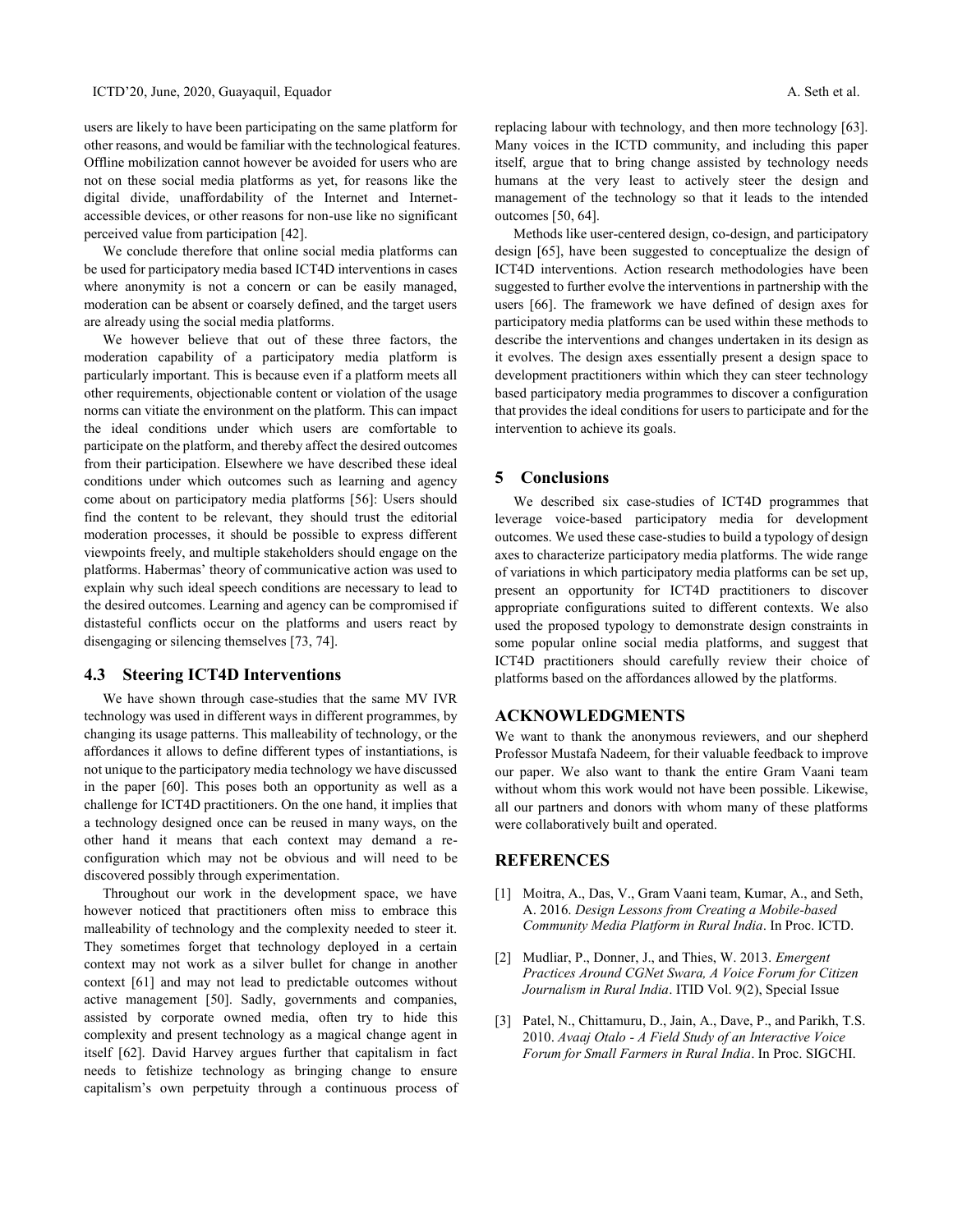Reflections from Practical Experiences of Managing Participatory Media Platforms ICTD'20, June, 2018, Guayaquil, Equador

- [4] Kumar, A., Rajput, N., Chakrabarty, D., Agrawal, S.K., and Nanavati, A. 2007. *WWTW: The World Wide Telecom Web*, NSDR (Networked System for Developing Regions).
- [5] Chakraborty, D., Gupta, A., Gram Vaani Team, Seth, A. 2019. *Experiences from a Mobile-based Behaviour Change Campaign on Maternal and Child Nutrition in Rural India*, In Proc. ICTD.
- [6] Chamberlain, S. 2014. *A Mobile Guide Toward Better Health: How Mobile Kunji Is Improving Birth Outcomes in Bihar, India (Innovations Case Narrative: Mobile Kunji (Mobile Guide))*. Innovations: Technology, Governance, Globalization. 9, 3-4.
- [7] Ruthven, O. 2018. *Labour Reform is Fine But Who Holds Employers to Account When Government Fails?* The Wire.
- [8] Chakraborty, D., Ahmad, M.S., and Seth, A. 2017. *Findings from a Civil Society Mediated and Technology Assisted Grievance Redressal Model in Rural India*. In Proc. ICTD.
- [9] CREA. 2016. *Kahi Ankahi Baatein: A Mobile Phone Based Infoline on Sexual and Reproductive Health and Rights*, [https://creaworld.org/events/kahi-ankahi-baatein-mobile](https://creaworld.org/events/kahi-ankahi-baatein-mobile-phone-based-info-line)[phone-based-info-line.](https://creaworld.org/events/kahi-ankahi-baatein-mobile-phone-based-info-line)
- [10] Wang, H. and Singhal, A. *Audience-Centered Discourses in Communication and Social Change: The "Voicebook" of Main Kuch Bhi Kar Sakti Hoon, an Education-Entertainment Initiative in India*. Journal of Multicultural Discourses, Vol. 13(2).
- [11] Dubey, K., Gupta, P., Shriwas, R., Gulvady, G., and Sharma, A. 2019. *Learnings from Deploying a Voice-based Social Platform for People with Disability*. In Proc. ACM COMPASS.
- [12] Aggarwal, P., Luthra, G., Koradia, Z., Seth, A., Gadodia, P., Abraham, G., and Jain, N. 2013. *A Case-study on the Use of IVR Systems by Visually Impaired People*. In ACM DEV (poster).
- [13] Joyce, M. 2007. *The Citizen Journalism Website "OhMyNews" and the 2002 South Korean Presidential Election*. Internet and Democracy Case Studies, Berkman Center for Internet & Society at Harvard University.
- [14] Castells, M. 2012. *Networks of Outrage and Hope: Social Movements in the Internet Age.* Polity Press.
- [15] Seth, A. and Zhang, J. 2008. *A Social Network Based Approach to Personalized Recommendation of Participatory Media Content*, Proc. ICWSM.
- [16] Seth, A., Zhang, J., & Cohen, R. 2015. *A Personalized Credibility Model for Recommending Messages in Social Participatory Media Environments*. In World Wide Web Journal, 18(1).
- [17] Rothenberg, L. and Eulau, H. 1986. Life Space and Social Networks as Political Contexts. In Political Behavior, 8(2).
- [18] Habermas, J. 1962. *The Structural Transformation of the Public Sphere: An Inquiry into a Category of Bourgeois Society*. MIT Press, USA.
- [19] Pavarala, V., and Malik, K. 2007. *Other Voices: The Struggle for Community Radio in India*. SAGE Publications India.
- [20] Siebert, F. S., Peterson, T., & Schramm, W. 1956. *Four Theories of the Press*. N. Strataford: Ayer Company Publishers.
- [21] Voltmer, K. 2009. *The Media, Government Accountability, and Citizen Engagement*. P. Norris, editor, Public Sentinel: News Media and Governance Reform, World Bank e-Library, chapter 6.
- [22] Scheufele, D. A., and Tewksbury, D. 2006. *Framing, Agenda Setting, and Priming: The Evolution of Three Media Effects Models*. Journal of communication 57.1.
- [23] Slater, M.D. 1999. *Integrating Application of Media Effects, Persuasion, and Behavior Change Theories to Communication Campaigns: A Stages-of-Change Framework*. Health Communication 11:4.
- [24] Grevet, C., Terveen, L., and Gilbert, E. 2014. *Managing Political Differences in Social Media*. In Proc. CSCW.
- [25] Conover, M.D., Ratkiewicz, J., Francisco, M, Goncalves, B., Flammimi, A., and Menczer, F. *Political Polarization on Twitter*. In Proc. ICWSM.
- [26] Moitra, A., Kumar, A., and Seth, A. 2018. *An Analysis of Community Mobilization Strategies of a Voice-based Community Media Platform in Rural India*. Information Technologies & International Development 14 (2018).
- [27] Barboni, G., Field, E., Pande, R., Rigol, N., Schaner, S., Moore, C.T. 2018. *A Tough Call: Understanding Barriers to and Impacts of Women's Mobile Phone Adoption in India*. Harvard Kennedy School, Evidence for Policy Design.
- [28] CREA. 2005. *Adolescent Sexual and Reproductive Health and Rights in India*. Working paper[. http://www.nipccd](http://www.nipccd-earchive.wcd.nic.in/sites/default/files/PDF/18%20adolescent%20working%20paper.pdf)[earchive.wcd.nic.in/sites/default/files/PDF/18%20adolescent](http://www.nipccd-earchive.wcd.nic.in/sites/default/files/PDF/18%20adolescent%20working%20paper.pdf) [%20working%20paper.pdf](http://www.nipccd-earchive.wcd.nic.in/sites/default/files/PDF/18%20adolescent%20working%20paper.pdf)
- [29] Kumar, N. 2015. *The Gender-Technology Divide or Perceptions of Non-Use*. First Monday, 20(11).
- [30] Accessed 2019. Ek Duniya anEk Avaaz: One World, Many Voices[, https://edaa.in/.](https://edaa.in/)
- [31] Nagaraj, A. 2019. *Indian Garment Workers Take to the Airwaves to Demand Better Conditions*. Thomson Reuters Foundation[. http://news.trust.org/item/20190220070008-](http://news.trust.org/item/20190220070008-55wvz/) [55wvz/.](http://news.trust.org/item/20190220070008-55wvz/)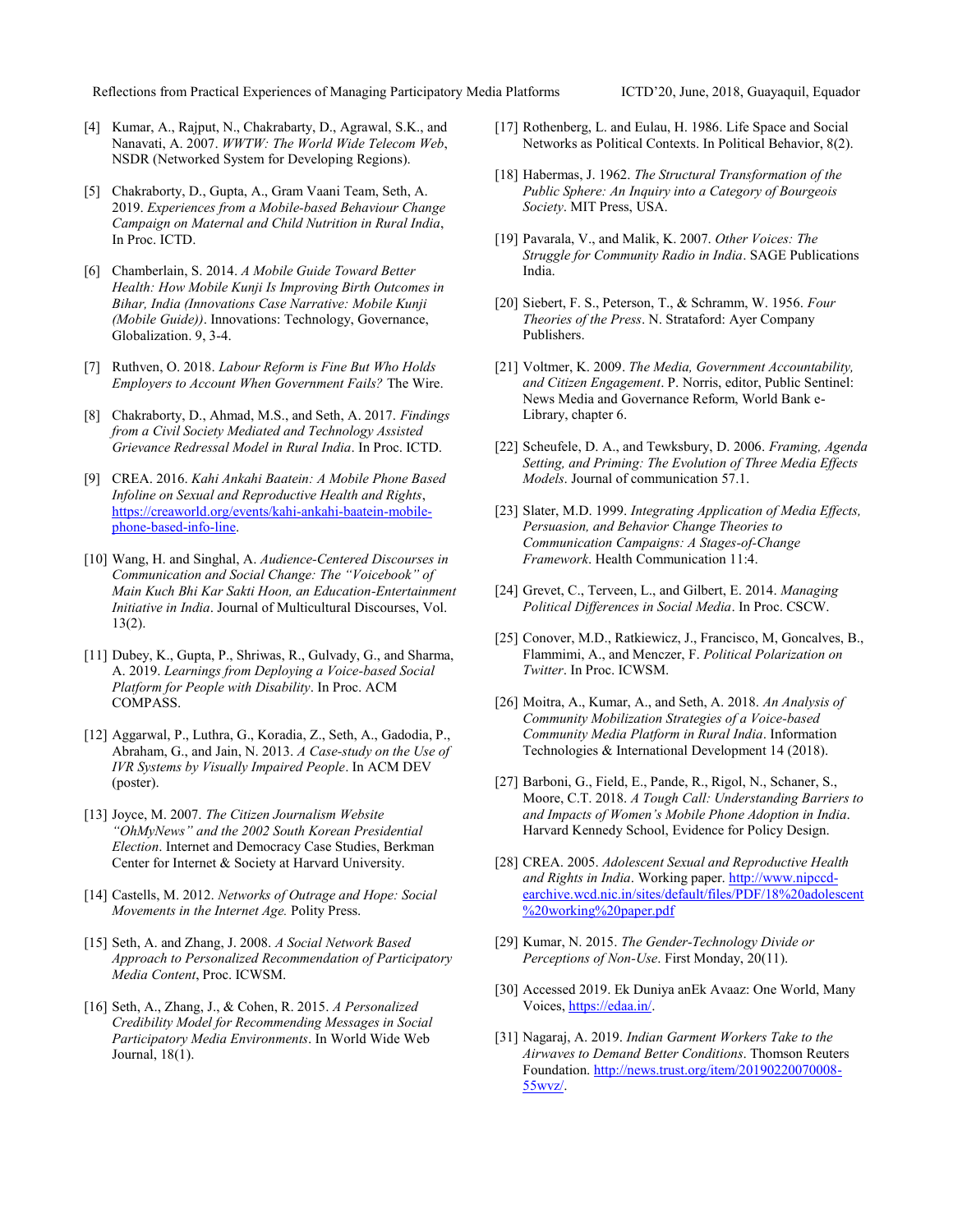- [32] Kapoor, R. and Krishnapriya, P.P. 2019. *Explaining the Contractualization of India's Workforce*, Working paper 369 ICIER.
- [33] Ness, I. 2016. *Southern Insurgency: The Coming of the Global Working Class*, Pluto Press.
- [34] Accessed 2019. *Enable Vaani*. [https://www.enableindia.org/EnableVaani/.](https://www.enableindia.org/EnableVaani/)
- [35] CMS. 2015. *Formative Research and Trials of Improved Practices for Infant and Young Child Feeding (IYCF) in Bihar*. Alive & Thrive, http://cmsindia.org/?q=node/93
- [36] Quattrociocchi, W., Scala, A., and Sunstein, C.R. 2016. Echo Chambers on Facebook. SSRN [https://dx.doi.org/10.2139/ssrn.2795110.](https://dx.doi.org/10.2139/ssrn.2795110)
- [37] Vicario, M.D., Vivaldo, G., Bessi, A., Zollo, F., Scala, A., Caldarelli, G., and Quattrociocchi, W. 2016. *Echo Chambers: Emotional Contagion and Group Polarization on Facebook*. Nature Scientific Reports 6(37825).
- [38] Accessed 2018. *Oragadam Unrest Shows the Way Forward*. [https://tnlabour.in/automobile-industry/7596.](https://tnlabour.in/automobile-industry/7596)
- [39] Patel, N., Savani, K., Klemmer, S.R., and Parikh, T.S. 2012. *Power to the Peers: Authority of Source Effects for a Voicebased Agricultural Information Service in Rural India*. In Proc. ICTD.
- [40] Viswanathan, V. 2018. *JEEViKA Mobile Vaani: Encouraging Women to Access Maternal Health Information Through Mobile Phones*. [https://gramvaani.org/?p=3118.](https://gramvaani.org/?p=3118)
- [41] Viswanathan, V. 2019. *Shram ka Samman Campaign: Dignity of Labour.* Series <u>1, [2,](https://gramvaani.org/?p=3320) [3,](https://gramvaani.org/?p=3491) [4,](https://gramvaani.org/?p=3493) 5</u>.
- [42] World Bank Group. 2016. World Development Report 2016: Digital Dividends. [https://www.worldbank.org/en/publication/wdr2016.](https://www.worldbank.org/en/publication/wdr2016)
- [43] Ramaswamy, S. 2006. *Towards Autonomous Transformations: Themes and Activities of a Radical Proletarian Newspaper in North India*. Book Chapter: The Indian Media Illusion, Delusion and Reality, Edited by Mathur, A. Rupa and Co.
- [44] Rains, E., Krishna, A., and Wibbels, E. 2018. *Urbanization and India's Slum Continuum: Evidence on the Range of Policy Needs and Scope of Mobility*. IGC (International Growth Centre) working paper C-35309-INC-1.
- [45] Mondal, M., Silva, L.A., and Benevenuto, F. 2017. *A Measurement Study of Hate Speech in Social Media*. In Proc. ACM Hypertext and Social Media.
- [46] Arun, C. 2019. *On WhatsApp, Rumours, and Lynchings*. Economic & Political Weekly 54(6).
- [47] Bakshy, E., Messing, S., and Adamic, L.A. 2015. *Exposure to Ideologically Diverse News and Opinion on Facebook*. Science 348(6239).
- [48] Chandrasekharan, E., Pavalanathan, U., Srinivasan, A., Glynn, A., Eisenstein, J., and Gilbert, E. 2018. *You Can't Stay Here: The Efficacy of Reddit's 2015 Ban Examined Through Hate Speech*. In Proc. CSCW.
- [49] Khera, R. 2017. *Impact of Aadhaar in Welfare Programmes*. In Economic and Political Weekly.
- [50] Seth, A. 2019. *Ensuring Responsible Outcomes from Technology*. In Proc. COMSNETS, Invited Paper.
- [51] Muskaan, Dhaliwal, M.P., and Seth. A. 2019. *Fairness and Diversity in the Recommendation and Ranking of Participatory Media Content*. KDD Workshop on Intelligent Information Feeds.
- [52] Hamm, B.I. 2001. *A Human Rights Approach to Development*. Human Rights Quarterly, 23(4).
- [53] Sen, A. 2000. *Development as Freedom*. Anchor Books.
- [54] Gasper, D. 2005. *The Ethics of Development*. SAGE Publishing.
- [55] Toyama, K. 2017. *From Needs to Aspirations in Information Technology for Development*. Information Technology for Development, 24(1).
- [56] Moitra, A., Kumar, A., and Seth, A. 2019. *An Analysis of Impact Pathways Arising from a Mobile-based Community Media Platform in Rural India.* Working paper.
- [57] International Committee of the Red Cross. 2017. *Humanitarian Futures for Messaging Apps: Understanding the Opportunities and Risks for Humanitarian Action*. [https://www.icrc.org/en/publication/humanitarian-futures](https://www.icrc.org/en/publication/humanitarian-futures-messaging-apps)[messaging-apps.](https://www.icrc.org/en/publication/humanitarian-futures-messaging-apps)
- [58] Kite, J., Foley, B.C., Grunseit, A.C., and Freeman, B. 2016. *Please Like Me: Facebook and Public Health Communication*. PLoS One 11(9).
- [59] Chandrasekharan, E., Samory, M., Jhaver, S., Charvat, H., Bruckman, A., Lampe, C., Eisenstein, J., and Gilbert, E. 2018. *The Internet's Hidden Rules: An Empirical Study of Reddit Norm Violations at Micro, Meso, and Macro Scales*. In Proc. CSCW.
- [60] Gibson, J.J. 1979. *The Ecological Approach to Visual Perception*. Houghton Mifflin Harcourt, USA.
- [61] Toyama, K. 2015. *Geek Heresy: Rescuing Social Change from the Cult of Technology*. PublicAffairs.
- [62] A. Sen, Priya, P. Aggarwal, S. Verma, D. Ghatak, P. Kumari, M. Singh, A. Guru, and A. Seth. 2019. *An Attempt at Using*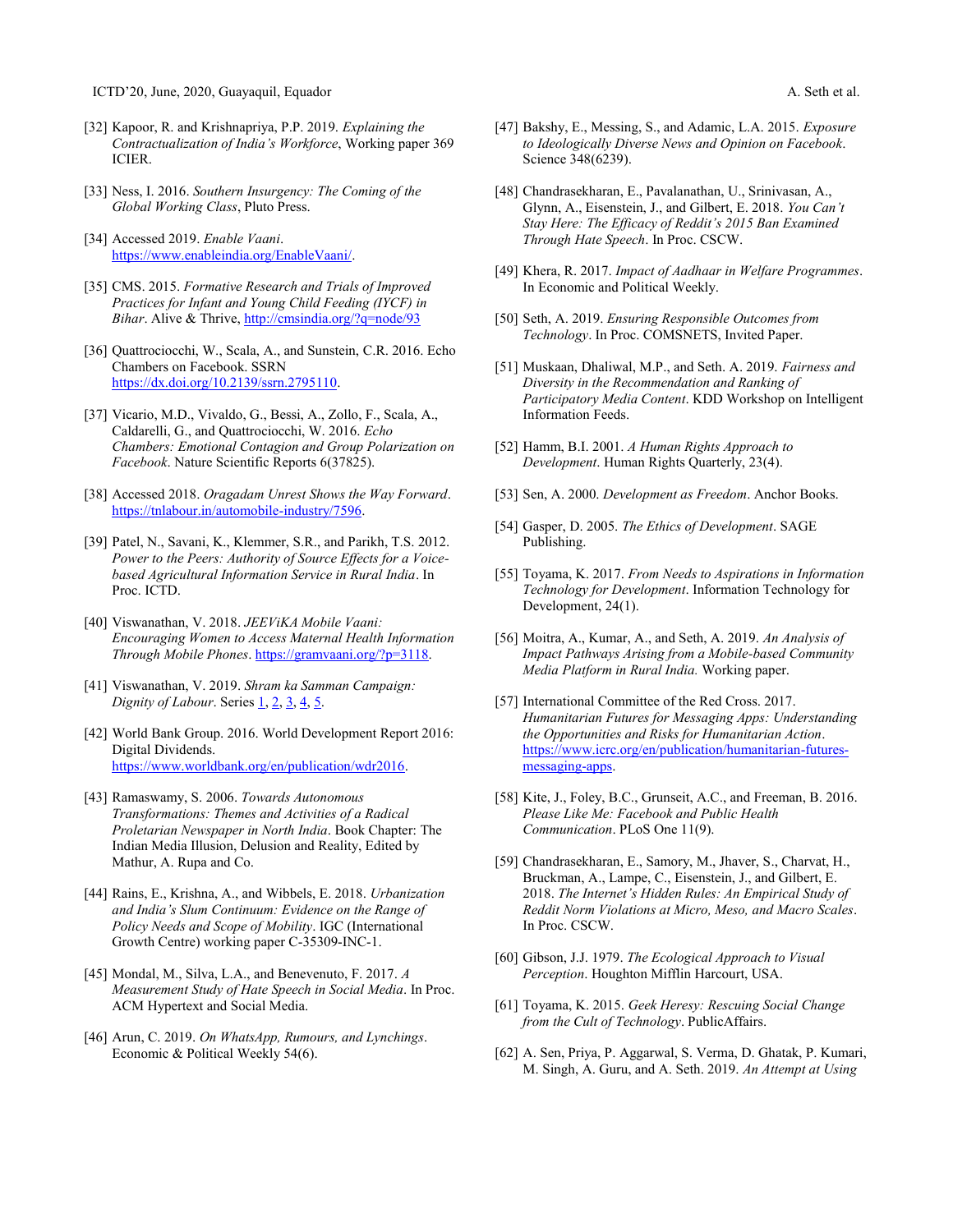Reflections from Practical Experiences of Managing Participatory Media Platforms ICTD'20, June, 2018, Guayaquil, Equador

*Mass Media Data to Analyze the Political Economy Around Some Key ICTD Policies in India*. In Proc. ICTD.

- [63] Harvey, D. 2003. *The Fetish of Technology: Causes and Consequences*. Macalester International, 13(7).
- [64] Seth, A. 2019. *A New Paradigm to Accommodate Ethical Foundations in the Design and Management of Digital Platforms*. Working paper, IIT Delhi.
- [65] Sanders, L. 2008. *An Evolving Map of Design Practice and Design Research.* In ACM Interactions, Volume XV.6.
- [66] Greenwood, D.J. and Levin, M. 2007. *Introduction to Action Research: Social Research for Social Change*. Sage Publictions, London, UK.
- [67] Vashistha, A., Garg, A., Anderson, R., and Raza A.A. 2019. Threats, Abuses, Flirting, and Blackmail: Gender Inequity in Social Media Voice Forums. CHI 2019.
- [68] Raza, A.A., Kulshreshtha, R., Gella, S., Blagsvedt, S., Chandrasekaran, M., Raj, B., and Rosenfeld, R. 2016. *Viral Spread via Entertainment and Voice Messaging Among Telephone Users in India*. In Proc. ICTD 2016.
- [69] Swaminathan, S., Thies, I.M., Mehta, D., Cutrell, E., Sharma, A., and Thies, B. *Learn2Earn: Using Mobile Airtime Incentives to Bolster Public Awareness Campaigns*. In Proc. CSCW.
- [70] Koradia, Z., Aggarwal, P., Luthra, G., and Seth, A. 2013. *Gurgaon Idol: A Singing Competition Over Community Radio and IVRS*. In Proc. ACM DEV.
- [71] Vashistha, A., Cutrell, E., Borriello, G., and Thies, B. 2015. Sangeet Swara: A Community-Moderated Voice Forum in Rural India. In Proc. CHI.
- [72] Prior, M. 2001. *Efficient Choice, Inefficient Democracy? The Implications of Cable and Internet Access for Political Knowledge and Voter Turnout*. In Proc. TPRC.
- [73] Conover, M.D., Ratkiewicz, J., Francisco, M., Gonçalves, B., Menczer, F., and Flammini, A. 2011. *Political Polarization on Twitter*. In Proc. ICWSM.
- [74] Grevet, C., Terveen, L.G, and Gilbert, E. 2014. Managing Political Differences in Social Media. In Proc. CSCW.
- [75] Boyd, D. 2010. *Social Network Sites as Networked Publics: Affordances, Dynamics, and Implications*. In A networked self (pp. 47-66). Routledge.
- [76] Rösner, L., & Krämer, N. C. 2016. *Verbal Venting in the Social Web: Effects of Anonymity and Group Norms on Aggressive Language Use in Online Comments*. In Social Media + Society,  $2(3)$ .
- [77] Pal, J., Ammari, T., Mahalingam, R., Alfaro, A. M. H., & Lakshmanan, M. 2013. *Marginality, Aspiration and Accessibility in ICTD*. In Proc. ICTD.
- [78] Bender, J. L., Jimenez-Marroquin, M. C., & Jadad, A. R. (2011). *Seeking Support on Facebook: A Content Analysis of Breast Cancer Groups*. Journal of Medical Internet research, 13(1), e16.
- [79] Leavitt, A. 2015. *"This is a Throwaway Account" Temporary Technical Identities and Perceptions of Anonymity in a Massive Online Community*. In Proc. CSCW.
- [80] Wikipedia. Accessed 2020. *Confessions pages on social networking websites*. [https://en.wikipedia.org/wiki/Confessions\\_page](https://en.wikipedia.org/wiki/Confessions_page)
- [81] Braun, V. & Clarke, V. 2012. *Thematic Analysis*. In H. Cooper, P. M. Camic, D. L. Long, A. T. Panter, D. Rindskopf, & K. J. Sher (Eds.), APA handbook of research methods in psychology, Vol. 2: Research designs: Quantitative, qualitative, neuropsychological, and biological (pp. 57-71). Washington, DC: American Psychological Association.
- [82] Chandrasekharan, E., Pavalanathan, U., Srinivasan, A., Glynn, A., Eisenstein, J., and Gilbert, E. 2018. *You Can't Stay Here: The Efficacy of Reddit's 2015 Ban Examined Through Hate Speech*. In Proc. CSCW.
- [83] Karusala, N., Bhalla, A., & Kumar, N. 2019. *Privacy, Patriarchy, and Participation on Social Media*. In Proc. DIS.
- [84] Ahmed, S. I., Jackson, S. J., Ahmed, N., Ferdous, H. S., Rifat, M. R., Rizvi, A. S. M., & Mansur, R. S. 2014. *Protibadi: A Platform for Fighting Sexual Harassment in Urban Bangladesh*. In Proc. CHI.
- [85] Clark-Parsons, R. 2017. *Building a Digital Girl Army: The Cultivation of Feminist Safe Spaces Online*. In New Media & Society, 20(6), 2125-2144.
- [86] Gallagher, R. 2016. *Safe Spaces and Why You Already Believe in Them*. [https://www.lawweekly.org/col/2016/11/30/safe-spaces-and](https://www.lawweekly.org/col/2016/11/30/safe-spaces-and-why-you-already-believe-in-them)[why-you-already-believe-in-them](https://www.lawweekly.org/col/2016/11/30/safe-spaces-and-why-you-already-believe-in-them).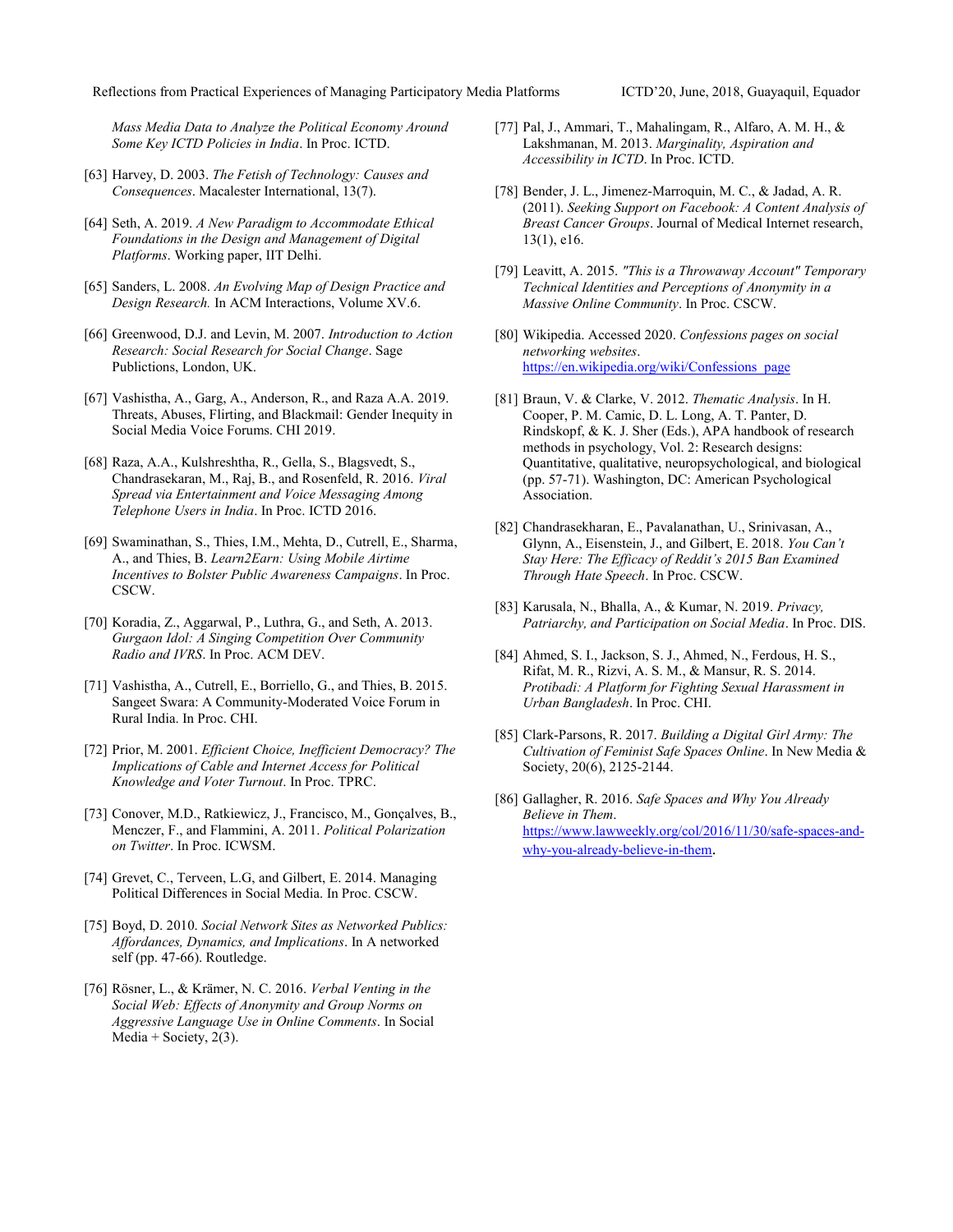## **APPENDIX**

#### **A Data Collection**

Due to differing project budgets and donor priorities, each of the six case-studies followed their own methods and timelines for research and data collection. The MV clubs and JEEViKA Mobile Vaani are the best-documented out of the six projects. Data for the other projects was obtained through periodic project reports and user interactions of the Gram Vaani staff. Consent was sought for all data collected from the users, to use for research and evaluation purposes. We next describe the data collection and analysis methods for the projects.

**MV clubs:** A mixed-methods approach was used to gain insights about the operation of the MV clubs, with data collected over a five-year period from 2011 to 2016. Qualitative data was obtained through a story-based, dialogic, participatory monitoring and evaluation technique known as the Most Significant Change (MSC) technique. These stories were collected from 98 MV club users from among those who attended monthly club meetings, sampled from different locations visited frequently by one of the authors of the paper. Quantitative data included a study of daily call volumes of different clubs, a topic analysis of content production, and bi-annually administered IVR-based demography surveys. The quantitative data was used to provide context to the user stories about different phases in the evolution of the MV clubs. Additionally, semi-structured interviews were conducted with 11 Gram Vaani employees engaged in managing the clubs, to gain a nuanced understanding of the club processes. The story narratives and interviews were consensually audio recorded and ranged from 30 minutes to over 4 hours. This data along with data from observation notes was translated to English and then transcribed. The data was then iteratively analyzed using the six-phase thematic analysis approach [81], and Atlas.ti was used to conduct open and axial coding of the data. This data led to several publications about the MV clubs [1, 25, 56].

From 2017 onward, additional qualitative data was collected through volunteers workshops conducted roughly on a quarterly basis, as part of regular MV operations. These workshops were of 1.5 to 2.5 days in duration, and involved at least 2-3 hours of open brain-storming and FGDs between the volunteers and Gram Vaani community manager.

**JEEViKA Mobile Vaani:** Qualitative methods of focus-group discussions (FGDs) and in-depth interviews were used to collect data from key stakeholders to understand mobilization pathways, likeability of the content, and seek recommendations for programme improvement. The data was collected over a period of 18 months during 2017-2019, through quarterly field visits. All intervention blocks (six blocks in the district of Nalanda) were covered for data collection. In each visit, approximately 10 FGDs were conducted with 8-10 community members in each FGD. A total of 52 FGDs were conducted during the 18-month period. Out of these, 36 FGDs were conducted with women callers of JEEViKA Mobile Vaani, and the remaining 16 FGDs were conducted with men from the same communities. The FGD participants were selected based on their availability in the intervention areas during the research visits. Care was taken that the participants in each FGD were similar to one another in terms of gender and caste. Interactions with older women were conducted separately. Some women who did not actively participate in the FGDs, were contacted separately for one-on-one interactions. In-depth interviews were also conducted with JEEViKA block officials, community mobilizers, teachers, religious leaders, Panchayat (local government body) members, and community health workers, to improve programme implementation. A total of 34 interviews were conducted with these stakeholders. Written notes were taken for all the FGDs and interviews, and barring a few exceptions all the interactions were also audio recorded, with consent of the participants. This resulted in over 50 hours of audio recordings of FGDs and 33 hours of audio recordings of interviews, which were translated to English and transcribed. This data led to a publication [5].

**Saajha Manch:** Qualitative data was collected during a two-year period in 2017-2019 through 8 FGDs with Saajha Manch volunteers, as part of regular volunteer workshops. 31 volunteers formed part of these FGDs over the years.

**TTCU Kural:** Data was collected through interactions with the Gram Vaani team members directly involved in the project.

**Kahi Ankahi Baatein, Namma Vaani, and Hamari Vaani:** Data was collected through interactions with the partners CREA and Enable India, and reports and publications written by them about the projects.

## **B Mapping of Platforms to Design Axes**

Due to differing project budgets and donor priorities, each of the six case-studies followed their own methods and timelines for research and data collection. The MV clubs and JEEViKA Mobile Vaani are the best-documented out of the six projects. Data for the other projects was obtained through periodic project reports and user interactions of the Gram Vaani staff. Consent was sought for all data collected from the users, to use for research and evaluation purposes. We next describe the data collection and analysis methods for the projects.